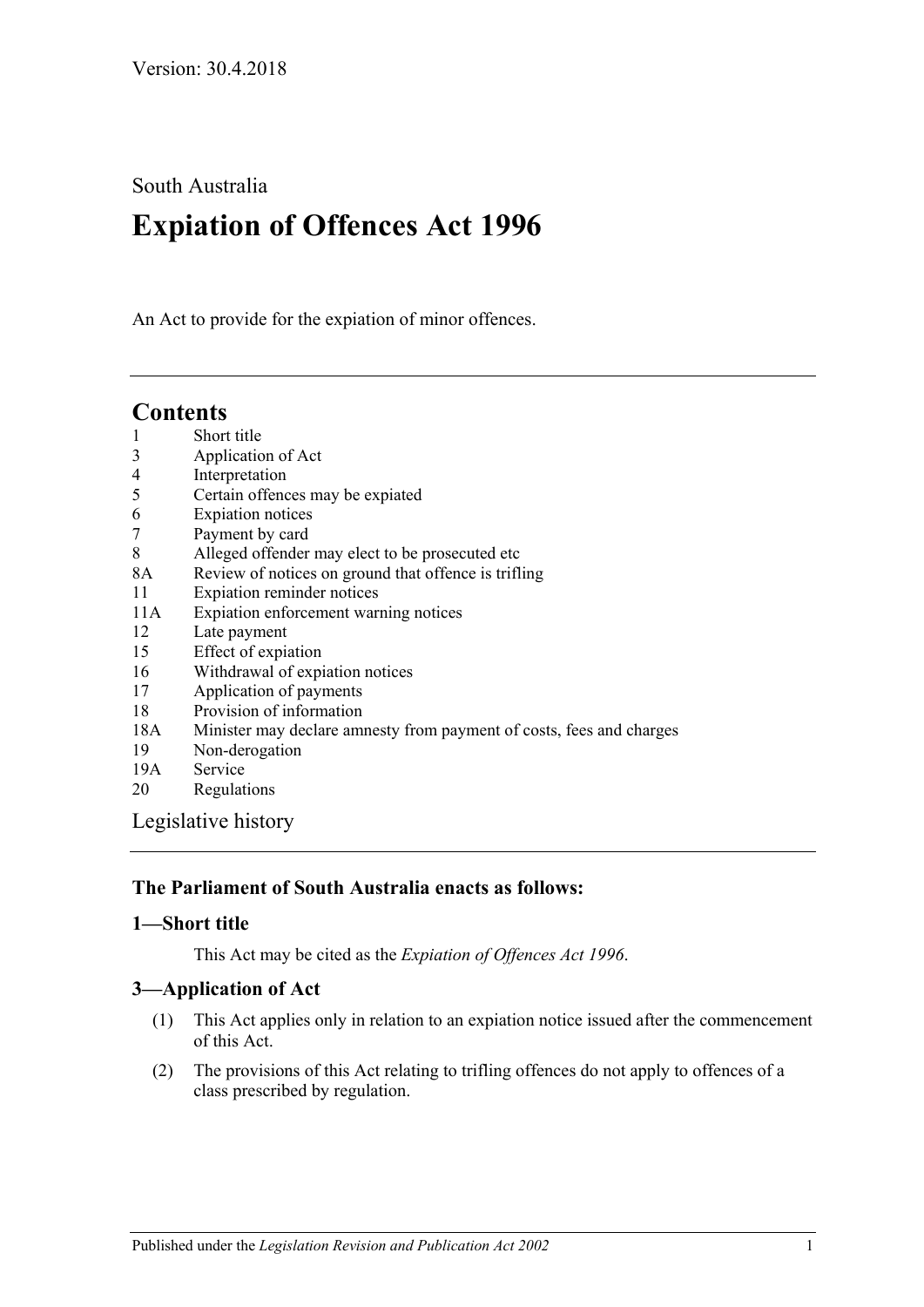## <span id="page-1-0"></span>**4—Interpretation**

(1) In this Act, unless the contrary intention appears—

*Chief Recovery Officer* means the Chief Recovery Officer under the *[Fines](http://www.legislation.sa.gov.au/index.aspx?action=legref&type=act&legtitle=Fines%20Enforcement%20and%20Debt%20Recovery%20Act%202017)  [Enforcement and Debt Recovery Act 2017](http://www.legislation.sa.gov.au/index.aspx?action=legref&type=act&legtitle=Fines%20Enforcement%20and%20Debt%20Recovery%20Act%202017)*;

*child*, in relation to an offence, means a person who was under the age of 16 years at the time the offence is alleged to have been committed;

*community corrections officer* means an officer or employee of the administrative unit of the Public Service that is, under a Minister, responsible for the administration of the *[Correctional Services Act](http://www.legislation.sa.gov.au/index.aspx?action=legref&type=act&legtitle=Correctional%20Services%20Act%201982) 1982* whose duties include the supervision of offenders in the community;

*council* means a council established under the *[Local Government Act](http://www.legislation.sa.gov.au/index.aspx?action=legref&type=act&legtitle=Local%20Government%20Act%201934) 1934* and includes a controlling authority established under that Act;

#### *Court* means—

- (a) in relation to an expiation notice issued to a person who was under the age of 18 years at the time of the alleged offence—the Youth Court;
- (b) in relation to any other expiation notice—the Magistrates Court;

*expiation period* means the period specified in an expiation notice for payment of the expiation fee (in the absence of an arrangement under section 20 of the *[Fines](http://www.legislation.sa.gov.au/index.aspx?action=legref&type=act&legtitle=Fines%20Enforcement%20and%20Debt%20Recovery%20Act%202017)  [Enforcement and Debt Recovery Act](http://www.legislation.sa.gov.au/index.aspx?action=legref&type=act&legtitle=Fines%20Enforcement%20and%20Debt%20Recovery%20Act%202017) 2017*);

#### *issuing authority* means—

- (a) if an expiation notice is given by a member of the police force—the Commissioner of Police;
- (b) in any other case—the Minister, statutory authority or council on whose behalf an expiation notice is given.
- (2) An alleged offence will, for the purposes of this Act, be regarded as trifling if, and only if, the circumstances surrounding the commission of the offence were such that the alleged offender ought to be excused from being given an expiation notice on the ground that—
	- (a) there were compelling humanitarian or safety reasons for the conduct that allegedly constituted the offence; or
	- (b) the alleged offender could not, in all the circumstances, reasonably have averted committing the offence; or
	- (c) the conduct allegedly constituting the offence was merely a technical, trivial or petty instance of a breach of the relevant enactment.
- (3) Subject to this Act and the *[Fines Enforcement and Debt Recovery](http://www.legislation.sa.gov.au/index.aspx?action=legref&type=act&legtitle=Fines%20Enforcement%20and%20Debt%20Recovery%20Act%202017) Act 2017*, a person *expiates* an offence if a person pays all of the amounts due under the expiation notice (including any levy payable under the *[Victims of Crime Act](http://www.legislation.sa.gov.au/index.aspx?action=legref&type=act&legtitle=Victims%20of%20Crime%20Act%202001) 2001*) or such amounts are recovered from the person in accordance with this Act or the *[Fines Enforcement and](http://www.legislation.sa.gov.au/index.aspx?action=legref&type=act&legtitle=Fines%20Enforcement%20and%20Debt%20Recovery%20Act%202017)  [Debt Recovery Act](http://www.legislation.sa.gov.au/index.aspx?action=legref&type=act&legtitle=Fines%20Enforcement%20and%20Debt%20Recovery%20Act%202017) 2017*.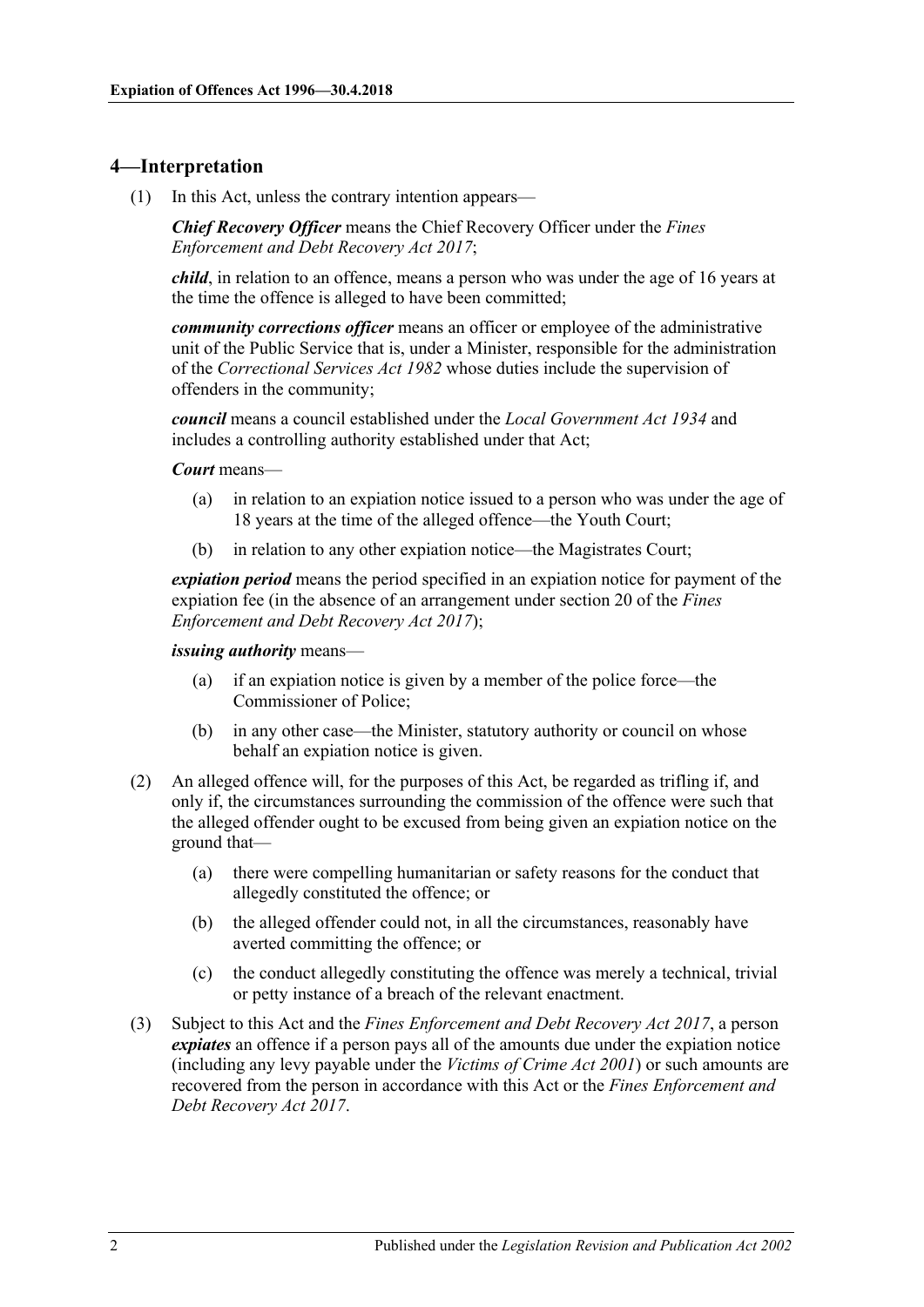- (4) For the purposes of this and any other Act—
	- (a) an offence expiated, or taken to have been expiated, under the *[Fines](http://www.legislation.sa.gov.au/index.aspx?action=legref&type=act&legtitle=Fines%20Enforcement%20and%20Debt%20Recovery%20Act%202017)  [Enforcement and Debt Recovery Act](http://www.legislation.sa.gov.au/index.aspx?action=legref&type=act&legtitle=Fines%20Enforcement%20and%20Debt%20Recovery%20Act%202017) 2017* will be taken to have been expiated in accordance with this Act; and
	- (b) an expiation fee paid under the *[Fines Enforcement and Debt Recovery](http://www.legislation.sa.gov.au/index.aspx?action=legref&type=act&legtitle=Fines%20Enforcement%20and%20Debt%20Recovery%20Act%202017)  Act [2017](http://www.legislation.sa.gov.au/index.aspx?action=legref&type=act&legtitle=Fines%20Enforcement%20and%20Debt%20Recovery%20Act%202017)* will be taken to have been paid under this Act.

#### <span id="page-2-2"></span><span id="page-2-0"></span>**5—Certain offences may be expiated**

- (1) If an expiation fee is fixed by or under an Act, regulation or by-law in respect of an offence, an expiation notice may be given under this Act to a person alleged to have committed the offence and the alleged offence may accordingly be expiated in accordance with this Act.
- (2) [Subsection](#page-2-2) (1) applies in relation to offences committed before or after the commencement of this Act.
- <span id="page-2-4"></span>(3) Subject to [subsection](#page-2-3) (4), a power under an Act to impose a penalty for the contravention of a regulation or by-law will be taken to include the power—
	- (a) to provide that an alleged offence against the regulation or by-law may be expiated in accordance with this Act; and
	- (b) to fix for that purpose an expiation fee not exceeding—
		- (i) if the maximum fine prescribed for the offence is expressed as a divisional fine—a divisional expiation fee of the same division; or
		- (ii) in any other case—
			- (A) \$315; or
			- (B) 25% of the maximum fine prescribed for the offence,

whichever is the lesser.

<span id="page-2-3"></span>(4) An offence against a regulation or by-law that is an offence involving violence is not and cannot be, despite [subsection](#page-2-4) (3) or the provisions of any other Act, an expiable offence.

**Notes—**

- Various other Acts (eg the *[Controlled Substances Act](http://www.legislation.sa.gov.au/index.aspx?action=legref&type=act&legtitle=Controlled%20Substances%20Act%201984) 1984*) provide that certain offences may be expiated in accordance with this Act.
- Section 28A of the *[Acts Interpretation Act](http://www.legislation.sa.gov.au/index.aspx?action=legref&type=act&legtitle=Acts%20Interpretation%20Act%201915) 1915* sets out a scale of divisional expiation fees for use when an expiation fee is expressed as a divisional fee (ie not in dollars).

## <span id="page-2-1"></span>**6—Expiation notices**

- (1) An expiation notice—
	- (a) may relate to up to 3 alleged offences arising out of the same incident (ie if they are committed contemporaneously, or in succession, one following immediately upon another); and
	- (b) must be in the prescribed form; and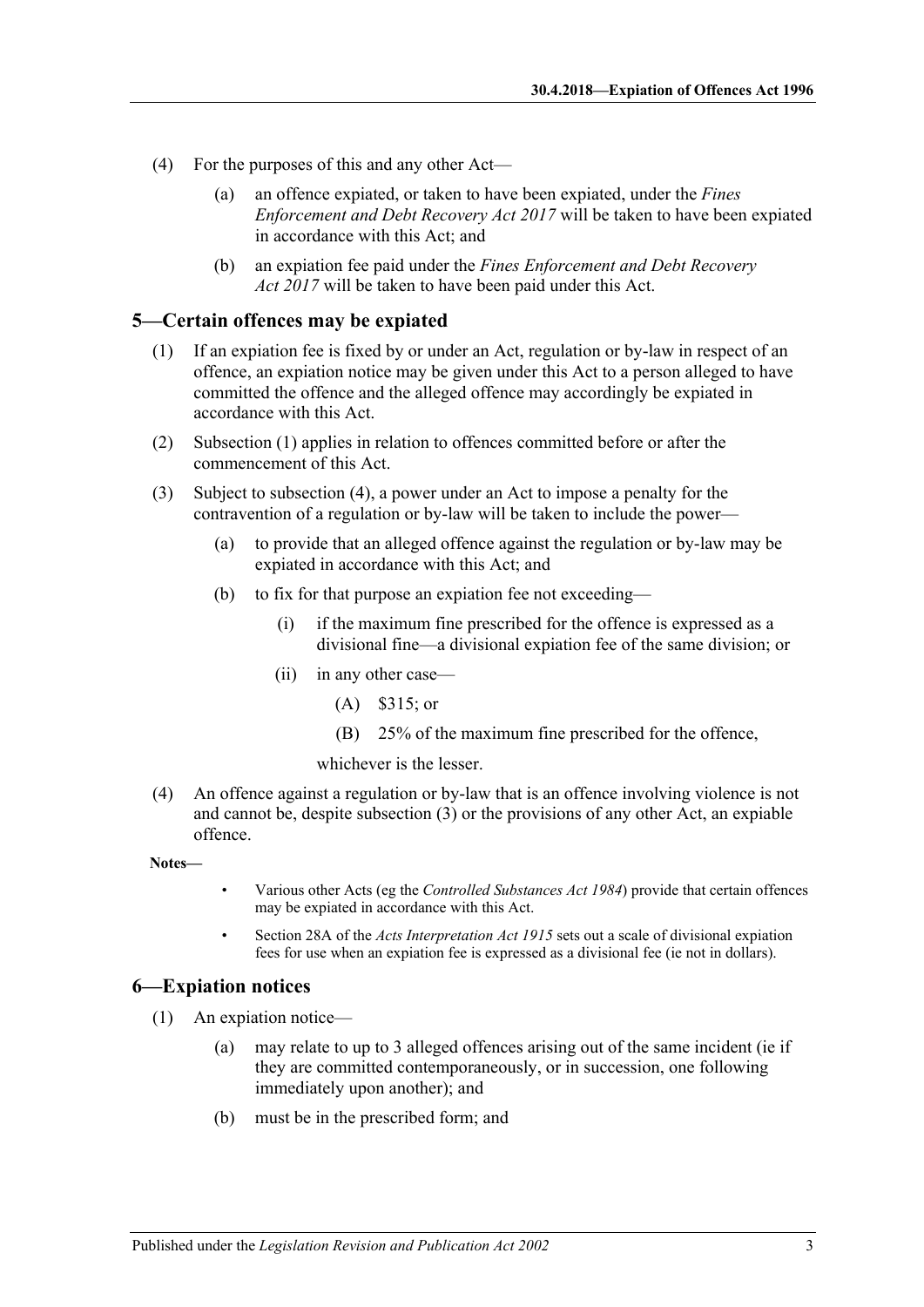- (c) must specify that the expiation fee is to be paid within 28 days from (and including) the date of the notice unless an arrangement is entered into under section 20 of the *[Fines Enforcement and Debt Recovery Act](http://www.legislation.sa.gov.au/index.aspx?action=legref&type=act&legtitle=Fines%20Enforcement%20and%20Debt%20Recovery%20Act%202017) 2017*; and
- (d) must specify to whom the expiation fee is payable; and
- (e) cannot be given after the expiry of the period of 6 months from the date on which the offence was, or offences were, alleged to have been committed; and
- (f) cannot be given to a person if a prosecution has been commenced against the person for the alleged offence or offences; and
- (g) cannot (except where some other Act provides otherwise) be given to a child; and
- (h) cannot, if the regulations or some other Act so provides in relation to a particular offence, be given to a person under the age of 18 years; and
- (ha) should not be issued in respect of a trifling offence; and
- (i) if a vehicle is involved in the commission of the alleged offence or offences and is found unattended—may be addressed to the owner or driver of the vehicle without naming or otherwise identifying him or her; and
- (j) may be given—
	- (i) personally or by service on an employee or agent of the alleged offender; or
	- (ii) by post addressed to the alleged offender's last known place of business or residence; or
	- (iii) if a vehicle is involved in the commission of the alleged offence or offences and is found unattended—by affixing or placing the notice on that vehicle; and
- (k) must be accompanied by a notice in the prescribed form by which the alleged offender may elect to be prosecuted for the offence or any of the offences to which the expiation notice relates.
- **Note—**

Certain other Acts (eg the *[Local Government Act](http://www.legislation.sa.gov.au/index.aspx?action=legref&type=act&legtitle=Local%20Government%20Act%201934) 1934* section 789D and the *[Road Traffic](http://www.legislation.sa.gov.au/index.aspx?action=legref&type=act&legtitle=Road%20Traffic%20Act%201961)  Act [1961](http://www.legislation.sa.gov.au/index.aspx?action=legref&type=act&legtitle=Road%20Traffic%20Act%201961)* section 174A) require that an expiation notice given to the registered owner of a motor vehicle must be accompanied by a notice relating to the question of whether the owner was the driver at the time of the alleged offence.

(2) If an expiation notice is served on an employee or agent of the alleged offender, the employee or agent must, as soon as is reasonably practicable after receiving the notice, give the notice to his or her employer or principal.

Maximum penalty: \$50.

- (3) An expiation notice may only be given by—
	- (a) a member of the police force; or
	- (b) a person who is authorised in writing by—
		- (i) the Minister responsible for the administration of the Act against which the offence is alleged to have been committed; or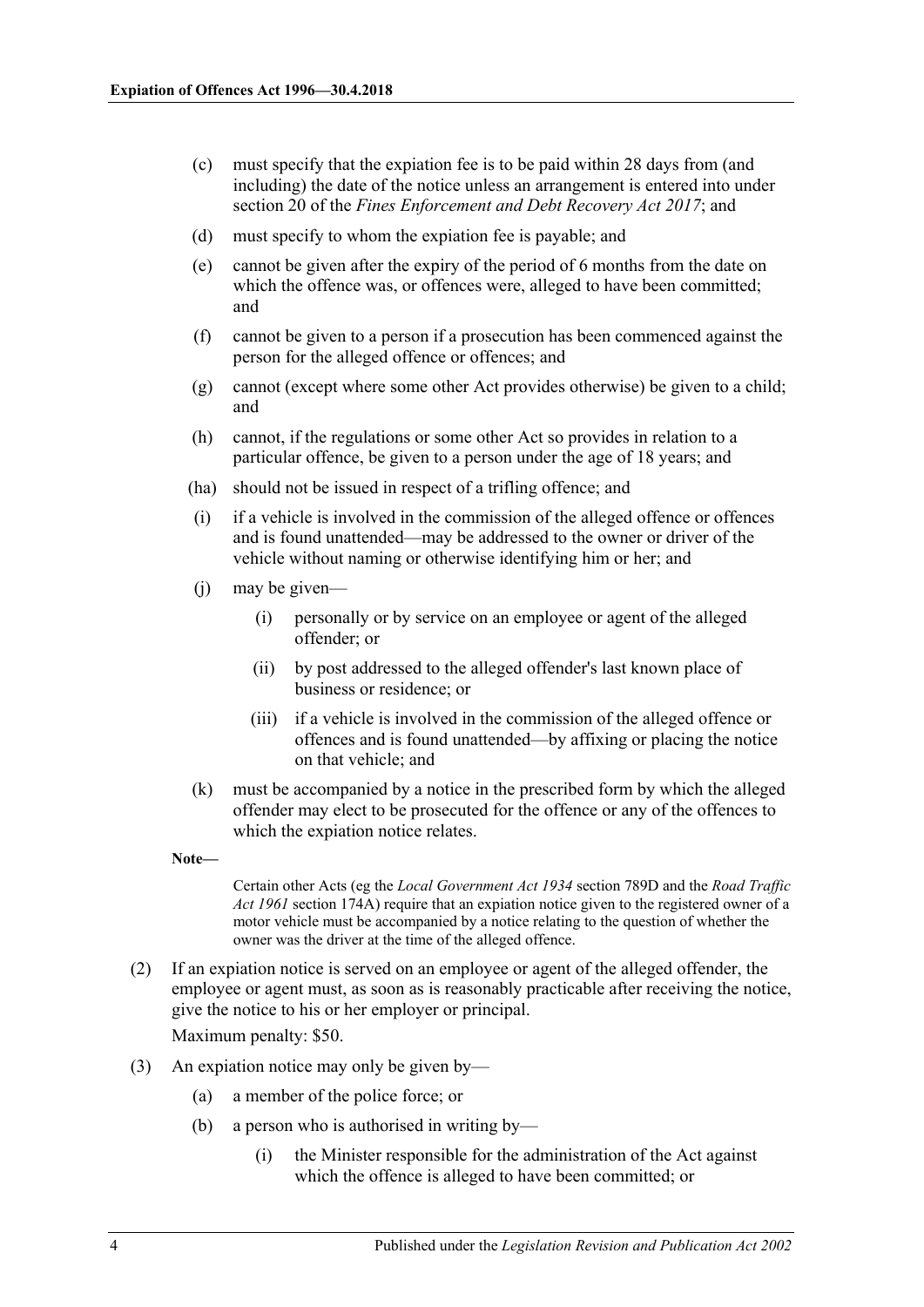(ii) the statutory authority or council responsible for the enforcement of the provision against which the offence is alleged to have been committed,

to give expiation notices for the alleged offence; or

- (c) a person who is authorised to give expiation notices for the alleged offence by or under the Act against which the offence is alleged to have been committed.
- (4) If an officer or employee of a council is authorised by or under an Act to exercise powers as an inspector (or other authorised person) for the purposes of the enforcement of a provision of that Act, the officer or employee—
	- (a) is authorised to give an expiation notice for an alleged offence against that provision; and
	- (b) in giving such a notice, will be taken to be doing so on behalf of the council.
- (5) Subject to [subsection](#page-4-2) (6), if an expiation notice is given to an alleged offender, no further expiation notice can be given to that person in respect of any other alleged expiable offence arising out of the same incident.
- <span id="page-4-2"></span>(6) If the expiation notice already given to the alleged offender relates to an offence, or offences, against the *[Road Traffic Act](http://www.legislation.sa.gov.au/index.aspx?action=legref&type=act&legtitle=Road%20Traffic%20Act%201961) 1961* or the *[Motor Vehicles Act](http://www.legislation.sa.gov.au/index.aspx?action=legref&type=act&legtitle=Motor%20Vehicles%20Act%201959) 1959*, a further expiation notice may be given to him or her in respect of an alleged offence against section 74, 75A, 81, 81A or 81AB of the *[Motor Vehicles Act](http://www.legislation.sa.gov.au/index.aspx?action=legref&type=act&legtitle=Motor%20Vehicles%20Act%201959) 1959*.

#### <span id="page-4-0"></span>**7—Payment by card**

Any amount payable under an expiation notice may be paid by using a credit card, charge card or debit card, if facilities for their use are available in relation to the payment to be made.

#### <span id="page-4-1"></span>**8—Alleged offender may elect to be prosecuted etc**

- (1) An alleged offender may, by notice in the prescribed form given personally or by post to the issuing authority, elect to be prosecuted for the offence or any of the offences to which the expiation notice relates.
- (2) An election to be prosecuted for an offence cannot be made after—
	- (a) if the alleged offender enters into an arrangement under section 20 of the *[Fines Enforcement and Debt Recovery Act](http://www.legislation.sa.gov.au/index.aspx?action=legref&type=act&legtitle=Fines%20Enforcement%20and%20Debt%20Recovery%20Act%202017) 2017*—the day on which the arrangement is entered into; or
	- (b) in any other case—the day on which an enforcement determination is made under section 22 of the *[Fines Enforcement and Debt Recovery Act](http://www.legislation.sa.gov.au/index.aspx?action=legref&type=act&legtitle=Fines%20Enforcement%20and%20Debt%20Recovery%20Act%202017) 2017* in relation to the expiation notice.
- (2a) However, if an enforcement determination made under section 22 of the *[Fines](http://www.legislation.sa.gov.au/index.aspx?action=legref&type=act&legtitle=Fines%20Enforcement%20and%20Debt%20Recovery%20Act%202017)  [Enforcement and Debt Recovery Act 2017](http://www.legislation.sa.gov.au/index.aspx?action=legref&type=act&legtitle=Fines%20Enforcement%20and%20Debt%20Recovery%20Act%202017)* is revoked on the ground that the alleged offender had not had a reasonable opportunity to elect under this section to be prosecuted for an offence to which the expiation notice relates, an election to be prosecuted for the offence may be made within 14 days of the alleged offender being notified of the revocation.
- (3) If an election is made under this section, the expiation notice will be taken to have been withdrawn in respect of the offence to which the election relates.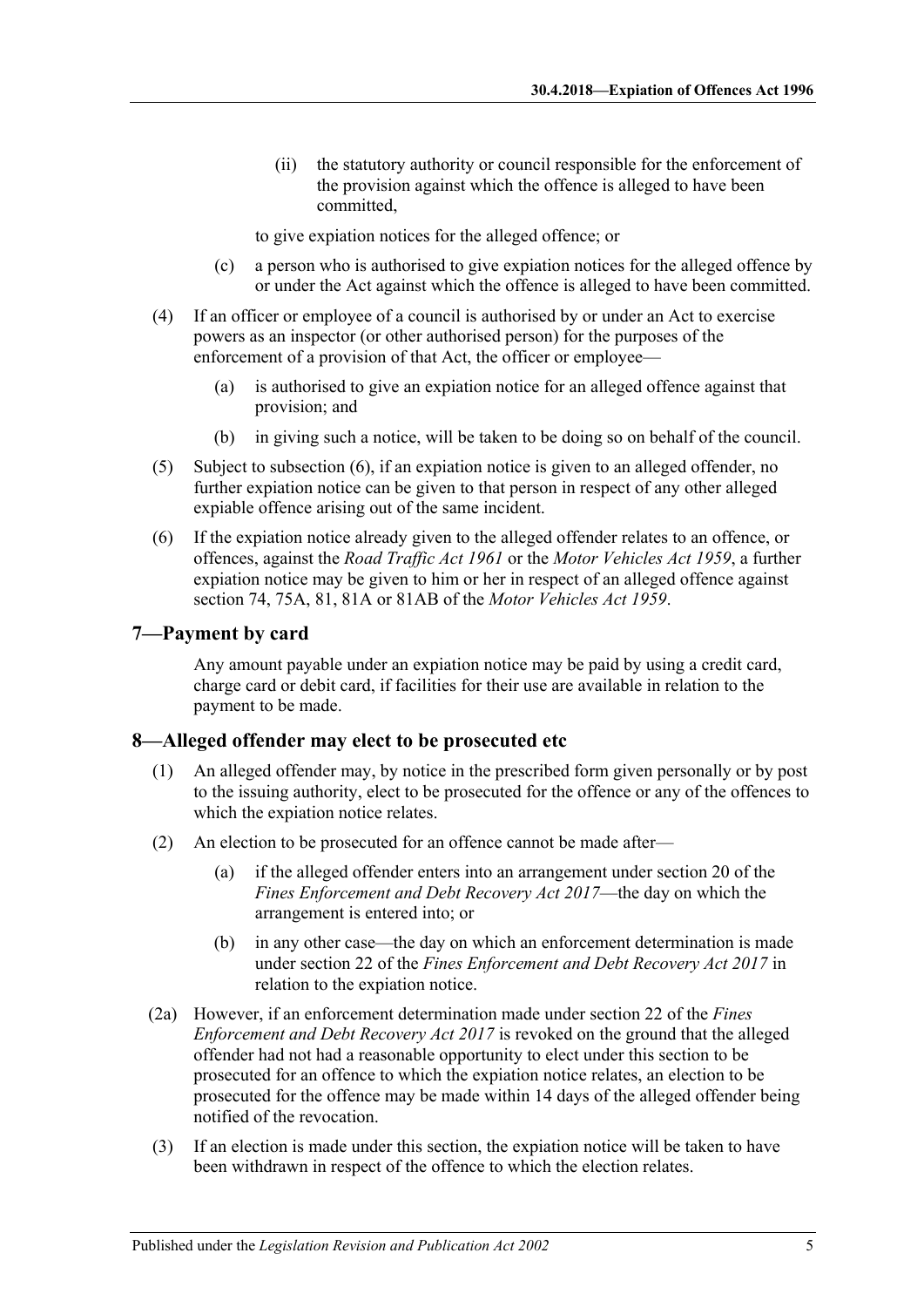## <span id="page-5-0"></span>**8A—Review of notices on ground that offence is trifling**

- (1) A person who has been given an expiation notice issued after the commencement of this section may apply to the issuing authority for a review of the notice on the ground that an offence to which the notice relates is trifling.
- (2) The issuing authority is not obliged to conduct an inquiry on the application but may require the applicant to provide further information.
- (3) An issuing authority may require information contained in, or supporting, an application for review to be verified by statutory declaration.
- (4) An application made under this section must be determined by the issuing authority before it can provide the Chief Recovery Officer with relevant particulars under section 22 of the *[Fines Enforcement and Debt Recovery Act](http://www.legislation.sa.gov.au/index.aspx?action=legref&type=act&legtitle=Fines%20Enforcement%20and%20Debt%20Recovery%20Act%202017) 2017* in respect of the offence to which the application relates.
- (5) If the issuing authority is satisfied that the offence is trifling, the authority must, by notice in writing given personally or by post to the alleged offender, withdraw the notice in respect of that offence.
- (6) However, an expiation notice cannot be withdrawn under this section in respect of an offence if—
	- (a) any amount due under the notice in respect of that offence has been paid; or
	- (b) the alleged offender has entered into an arrangement under section 20 of the *[Fines Enforcement and Debt Recovery Act](http://www.legislation.sa.gov.au/index.aspx?action=legref&type=act&legtitle=Fines%20Enforcement%20and%20Debt%20Recovery%20Act%202017) 2017*; or
	- (c) an enforcement determination has been made under section 22 of the *[Fines](http://www.legislation.sa.gov.au/index.aspx?action=legref&type=act&legtitle=Fines%20Enforcement%20and%20Debt%20Recovery%20Act%202017)  [Enforcement and Debt Recovery Act](http://www.legislation.sa.gov.au/index.aspx?action=legref&type=act&legtitle=Fines%20Enforcement%20and%20Debt%20Recovery%20Act%202017) 2017* in relation to the expiation notice.
- (6a) However, if an enforcement determination made under section 22 of the *[Fines](http://www.legislation.sa.gov.au/index.aspx?action=legref&type=act&legtitle=Fines%20Enforcement%20and%20Debt%20Recovery%20Act%202017)  [Enforcement and Debt Recovery Act 2017](http://www.legislation.sa.gov.au/index.aspx?action=legref&type=act&legtitle=Fines%20Enforcement%20and%20Debt%20Recovery%20Act%202017)* is revoked on the ground that the alleged offender had not had a reasonable opportunity to apply for review of the notice under this section, and the alleged offender makes an application under this section within 14 days of being notified of the revocation, the expiation notice may be withdrawn under this section.
- (7) If an expiation notice is withdrawn under this section in respect of an offence, no further expiation notice may be issued in respect of that offence.

## <span id="page-5-1"></span>**11—Expiation reminder notices**

- (1) If, by the end of the expiation period, an alleged offender has neither paid the expiation fee nor entered into an arrangement under section 20 of the *[Fines](http://www.legislation.sa.gov.au/index.aspx?action=legref&type=act&legtitle=Fines%20Enforcement%20and%20Debt%20Recovery%20Act%202017)  [Enforcement and Debt Recovery Act](http://www.legislation.sa.gov.au/index.aspx?action=legref&type=act&legtitle=Fines%20Enforcement%20and%20Debt%20Recovery%20Act%202017) 2017* and the issuing authority has not received a statutory declaration or other document sent to the authority by the alleged offender in accordance with a notice required by law to accompany the expiation notice, the issuing authority must, before it takes any action under this Act or the *[Fines](http://www.legislation.sa.gov.au/index.aspx?action=legref&type=act&legtitle=Fines%20Enforcement%20and%20Debt%20Recovery%20Act%202017)  [Enforcement and Debt Recovery Act](http://www.legislation.sa.gov.au/index.aspx?action=legref&type=act&legtitle=Fines%20Enforcement%20and%20Debt%20Recovery%20Act%202017) 2017* to enforce the expiation notice, give an expiation reminder notice, in the prescribed form, to the alleged offender.
- (1a) An expiation reminder notice—
	- (a) must specify the amount of the expiation fee and to whom the expiation fee is payable; and
	- (b) must be accompanied by—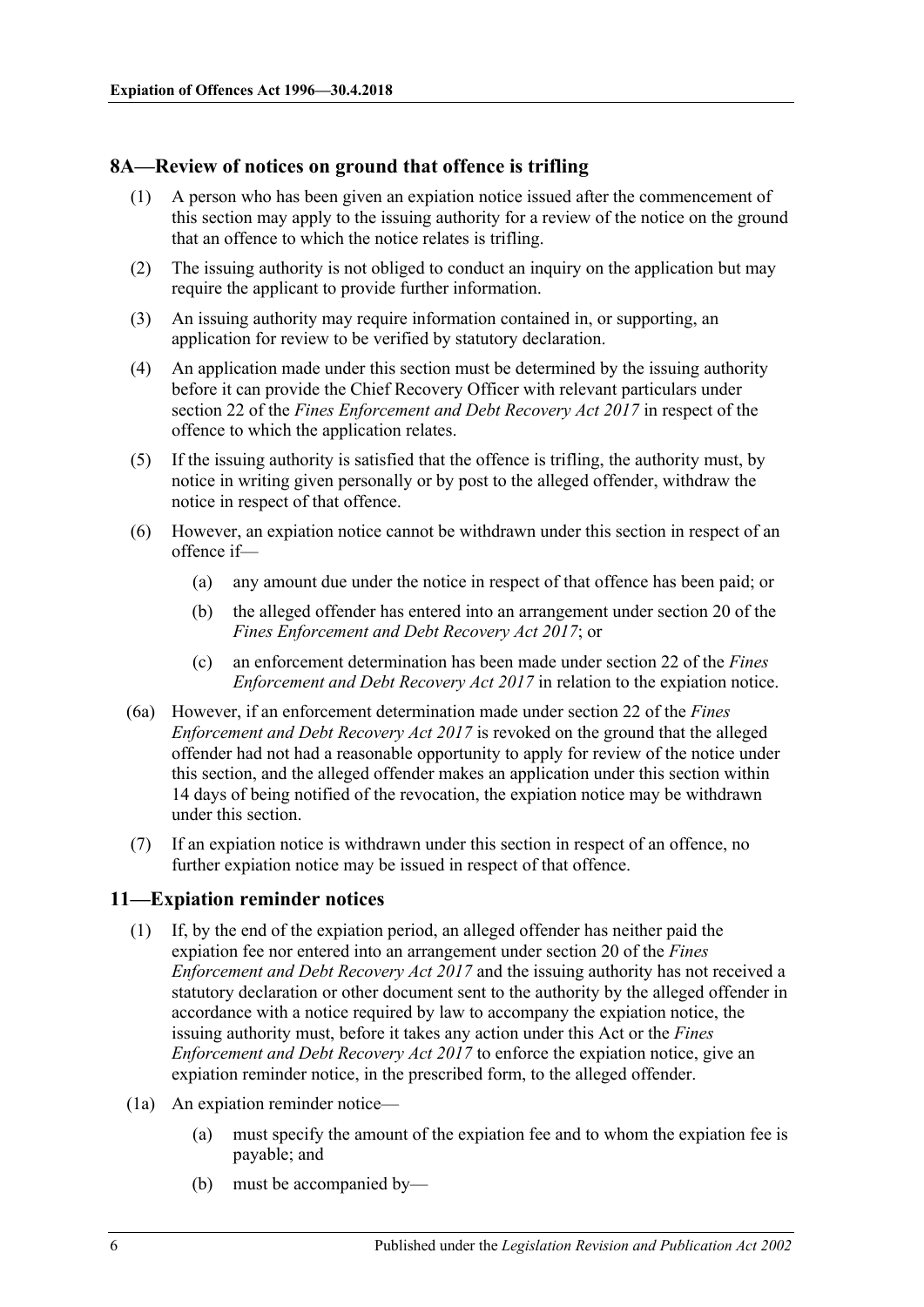- (i) a notice in the prescribed form by which the alleged offender may elect to be prosecuted for the offence or any of the offences to which the notice relates; and
- (ii) if the notice is issued to the owner of a motor vehicle involved in the alleged offence and the expiation reminder notice is required to be accompanied by a notice relating to the owner sending the issuing authority a statutory declaration—a form suitable for use as a statutory declaration.

**Note—**

Certain other Acts and regulations (eg the *[Local Government Act](http://www.legislation.sa.gov.au/index.aspx?action=legref&type=act&legtitle=Local%20Government%20Act%201934) 1934* section 789D and the *[Road Traffic Act](http://www.legislation.sa.gov.au/index.aspx?action=legref&type=act&legtitle=Road%20Traffic%20Act%201961) 1961* section 174A) require that the expiation reminder notice sent to the registered owner of a motor vehicle must be accompanied by a notice relating to the question of whether the owner was the driver at the time of the alleged offence.

(3) If a reminder notice is given to an alleged offender, the prescribed reminder notice fee will be added to the unpaid expiation fee and, for the purposes of this Act and the *[Fines Enforcement and Debt Recovery Act](http://www.legislation.sa.gov.au/index.aspx?action=legref&type=act&legtitle=Fines%20Enforcement%20and%20Debt%20Recovery%20Act%202017) 2017*, forms part of that fee.

## <span id="page-6-0"></span>**11A—Expiation enforcement warning notices**

- (1) If the issuing authority has received a statutory declaration or other document sent to the authority by the alleged offender in accordance with a notice required by law to accompany the expiation notice or expiation reminder notice, the issuing authority must, before taking action under this Act or the *[Fines Enforcement and Debt Recovery](http://www.legislation.sa.gov.au/index.aspx?action=legref&type=act&legtitle=Fines%20Enforcement%20and%20Debt%20Recovery%20Act%202017)  Act [2017](http://www.legislation.sa.gov.au/index.aspx?action=legref&type=act&legtitle=Fines%20Enforcement%20and%20Debt%20Recovery%20Act%202017)* to enforce the expiation notice, give an expiation enforcement warning notice, in the prescribed form, to the alleged offender.
- (2) The expiation enforcement warning notice—
	- (a) must contain a statement that the statutory declaration or other document is not accepted by the authority as a defence to the alleged offence or offences; and
	- (b) must specify the amount of the expiation fee and to whom the expiation fee is payable; and
	- (c) must be accompanied by a notice in the prescribed form by which the alleged offender may elect to be prosecuted for the offence or any of the offences to which the expiation notice relates.
- (4) If an expiation enforcement warning notice is given to an alleged offender, the prescribed warning notice fee will be added to the unpaid expiation fee and, for the purposes of this Act and the *[Fines Enforcement and Debt Recovery Act 2017](http://www.legislation.sa.gov.au/index.aspx?action=legref&type=act&legtitle=Fines%20Enforcement%20and%20Debt%20Recovery%20Act%202017)*, forms part of that fee.
- (6) An expiation enforcement warning notice is not to be regarded as an expiation reminder notice for the purposes of any other law.

#### <span id="page-6-1"></span>**12—Late payment**

The issuing authority may accept late payment of the amount due under an expiation notice at any time before an enforcement determination is made under section 22 of the *[Fines Enforcement and Debt Recovery Act](http://www.legislation.sa.gov.au/index.aspx?action=legref&type=act&legtitle=Fines%20Enforcement%20and%20Debt%20Recovery%20Act%202017) 2017*.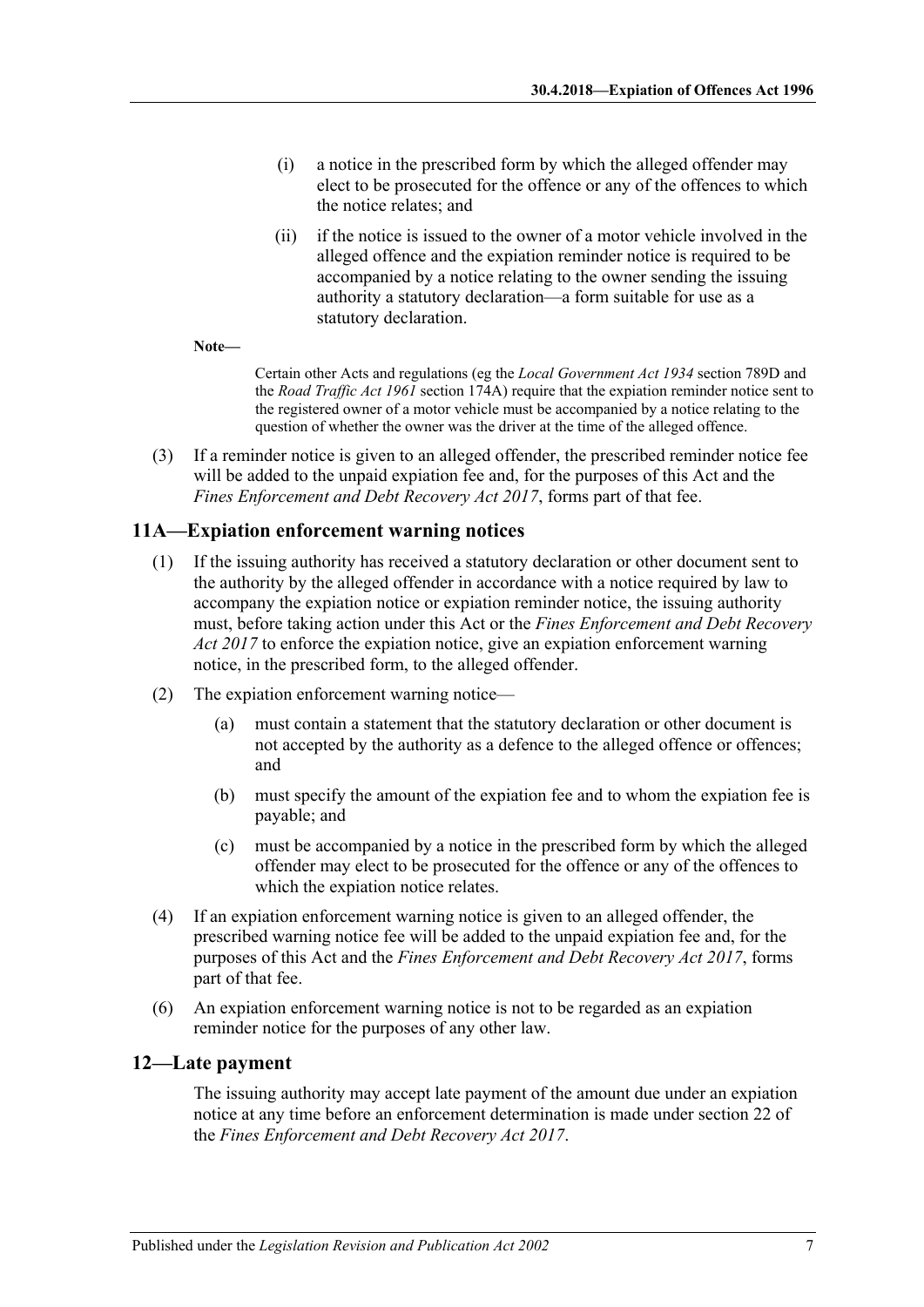## <span id="page-7-0"></span>**15—Effect of expiation**

- (1) Subject to this Act, if the offence, or offences, to which an expiation notice relates are expiated in accordance with this Act, the alleged offender is not liable to prosecution for that offence or those offences or any other expiable offence arising out of the same incident.
- (2) Subject to this Act, if an expiation notice is given in respect of an offence, or offences, arising out of the use of a motor vehicle and that offence, or those offences, are expiated in accordance with this Act, no person is liable to prosecution for that offence, or those offences, or any other expiable offence arising out of the same incident except for an offence that is the subject of another expiation notice.
- $(3)$  If—
	- (a) an expiation notice relates to more than one offence; and
	- (b) the alleged offender expiates one or more of those offences but not all of them,

the alleged offender is liable to prosecution for any offence that is not expiated.

- (4) The expiation of an offence under this Act (or the entry into an arrangement under this Act or the *[Fines Enforcement and Debt Recovery Act 2017](http://www.legislation.sa.gov.au/index.aspx?action=legref&type=act&legtitle=Fines%20Enforcement%20and%20Debt%20Recovery%20Act%202017)*)—
	- (a) does not constitute an admission of guilt or of any civil liability; and
	- (b) will not be regarded as evidence tending to establish guilt or any civil liability; and
	- (c) cannot be referred to in any report furnished to a court for the purposes of determining sentence for any offence.
- (5) However, if anything seized under an Act in connection with the alleged offence would be liable to forfeiture in the event of a conviction or finding of guilt, that thing is, on expiation of the alleged offence under this Act, forfeited to the Crown.

## <span id="page-7-2"></span><span id="page-7-1"></span>**16—Withdrawal of expiation notices**

- <span id="page-7-3"></span>(1) The issuing authority may withdraw an expiation notice with respect to all or any of the alleged offences to which the notice relates if—
	- (a) the authority is of the opinion that the alleged offender did not commit the offence, or offences, or that the notice should not have been given with respect to the offence, or offences; or
	- (ab) the authority receives a statutory declaration or other document sent to the authority by the alleged offender in accordance with a notice required by law to accompany the expiation notice or expiation reminder notice; or
	- (ac) the notice is defective; or
	- (ad) the authority is of the opinion that the alleged offender is suffering from a cognitive impairment that excuses the alleged offending; or
	- (b) the authority decides that the alleged offender should be prosecuted for the offence, or offences.
- (2) An expiation notice may be withdrawn under [subsection](#page-7-2) (1) despite payment of an expiation fee or an instalment, but in that event the amount paid must be refunded.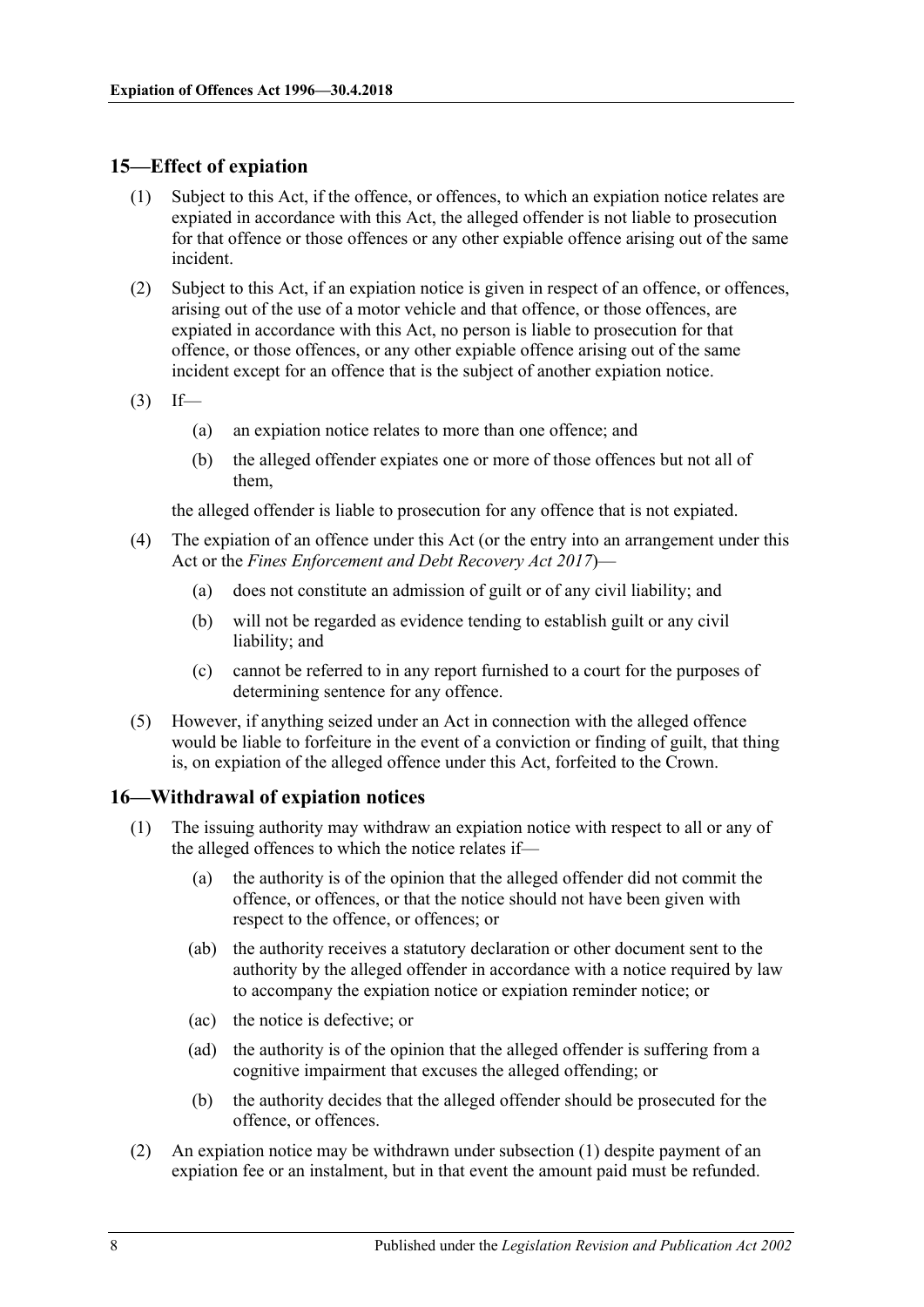- (3) However, an expiation notice cannot be withdrawn for the purposes of prosecuting the alleged offender for an offence if—
	- (a) an enforcement determination has been made under section 22 of the *[Fines](http://www.legislation.sa.gov.au/index.aspx?action=legref&type=act&legtitle=Fines%20Enforcement%20and%20Debt%20Recovery%20Act%202017)  [Enforcement and Debt Recovery Act](http://www.legislation.sa.gov.au/index.aspx?action=legref&type=act&legtitle=Fines%20Enforcement%20and%20Debt%20Recovery%20Act%202017) 2017* in relation to the expiation notice; or
	- (b) the period of 60 days from the date of the notice has expired.
- (5) If an expiation notice is withdrawn under [subsection](#page-7-2) (1), a prosecution for an offence to which the notice related may be commenced, but the fact that the defendant paid an expiation fee or entered into arrangement under section 20 of the *[Fines Enforcement](http://www.legislation.sa.gov.au/index.aspx?action=legref&type=act&legtitle=Fines%20Enforcement%20and%20Debt%20Recovery%20Act%202017)  [and Debt Recovery Act](http://www.legislation.sa.gov.au/index.aspx?action=legref&type=act&legtitle=Fines%20Enforcement%20and%20Debt%20Recovery%20Act%202017) 2017* is not admissible in those proceedings as evidence against the defendant.
- <span id="page-8-1"></span>(6) Subject to [subsection](#page-8-0) (7), the issuing authority must withdraw an expiation notice if it becomes apparent that the alleged offender did not receive the notice until after the expiation period, or has never received it, as a result of error on the part of the authority or failure of the postal system or failure in the transmission of an email.
- <span id="page-8-0"></span>(7) An expiation notice cannot be withdrawn under [subsection](#page-8-1) (6) if the alleged offender has paid the expiation fee or any instalment or other amount due under the notice.
- (9) The withdrawal of an expiation notice under this section is effected by giving written notice of the withdrawal, personally or by post, to the person to whom the expiation notice was given.
- (10) The notice of withdrawal must specify the reason for withdrawal.
- (11) If an expiation notice is withdrawn under this section and the notice of withdrawal does not specify that the notice is withdrawn for the purposes of prosecuting the alleged offender—
	- (a) the issuing authority must, if an enforcement determination has been made under section 22 of the *[Fines Enforcement and Debt Recovery Act](http://www.legislation.sa.gov.au/index.aspx?action=legref&type=act&legtitle=Fines%20Enforcement%20and%20Debt%20Recovery%20Act%202017) 2017*, inform the Chief Recovery Officer of the withdrawal of the notice; and
	- (b) any aggregation determination under section 9 of the *[Fines Enforcement and](http://www.legislation.sa.gov.au/index.aspx?action=legref&type=act&legtitle=Fines%20Enforcement%20and%20Debt%20Recovery%20Act%202017)  [Debt Recovery Act](http://www.legislation.sa.gov.au/index.aspx?action=legref&type=act&legtitle=Fines%20Enforcement%20and%20Debt%20Recovery%20Act%202017) 2017* in relation to the notice will be taken to have been revoked; and
	- (ba) any enforcement determination made under the *[Fines Enforcement and Debt](http://www.legislation.sa.gov.au/index.aspx?action=legref&type=act&legtitle=Fines%20Enforcement%20and%20Debt%20Recovery%20Act%202017)  [Recovery Act 2017](http://www.legislation.sa.gov.au/index.aspx?action=legref&type=act&legtitle=Fines%20Enforcement%20and%20Debt%20Recovery%20Act%202017)* in respect of the notice will be taken to have been revoked (and any subsequent enforcement action is discontinued or rescinded); and
	- (c) the issuing authority cannot prosecute the alleged offender for an alleged offence to which the withdrawal related unless the alleged offender has been given a fresh expiation notice and allowed the opportunity to expiate the offence.
- (11a) If an expiation notice is withdrawn—
	- (a) after an arrangement has been entered into under section 20 of the *[Fines](http://www.legislation.sa.gov.au/index.aspx?action=legref&type=act&legtitle=Fines%20Enforcement%20and%20Debt%20Recovery%20Act%202017)  [Enforcement and Debt Recovery Act](http://www.legislation.sa.gov.au/index.aspx?action=legref&type=act&legtitle=Fines%20Enforcement%20and%20Debt%20Recovery%20Act%202017) 2017* in relation to the notice—section 20(21) of that Act is taken never to have applied in relation to that arrangement; or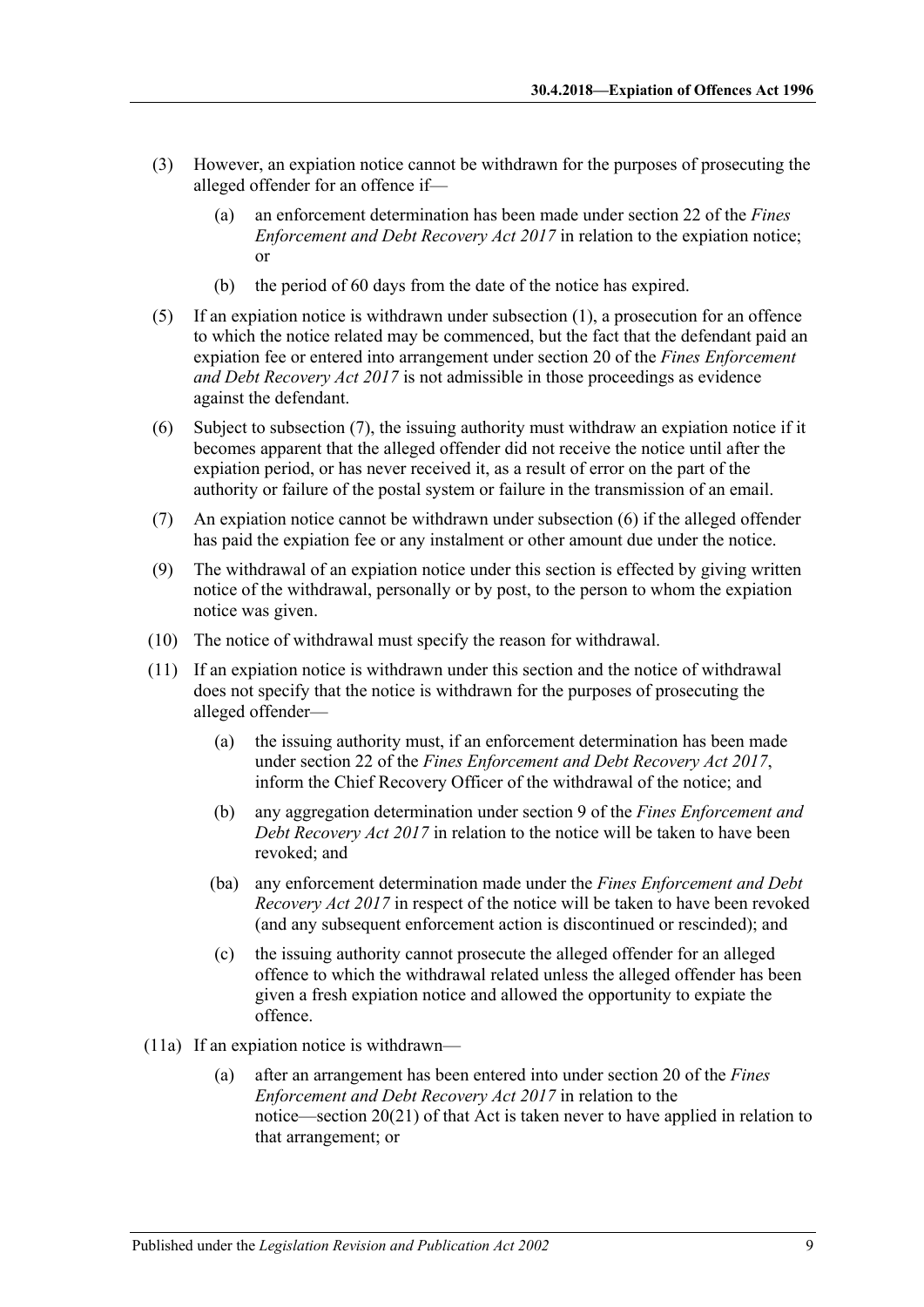- (b) after an enforcement determination has been made under section 22 of the *[Fines Enforcement and Debt Recovery Act](http://www.legislation.sa.gov.au/index.aspx?action=legref&type=act&legtitle=Fines%20Enforcement%20and%20Debt%20Recovery%20Act%202017) 2017* in relation to the notice—section 22(4) of that Act is taken never to have applied in relation to that determination.
- (12) If an expiation notice for an offence against section 79B of the *[Road Traffic Act](http://www.legislation.sa.gov.au/index.aspx?action=legref&type=act&legtitle=Road%20Traffic%20Act%201961) 1961* is withdrawn and the notice of withdrawal specifies that the notice is withdrawn under [subsection](#page-7-3)  $(1)(ab)$ , the period within which—
	- (a) a fresh expiation notice may be given to the alleged offender in respect of the offence; or
	- (b) an expiation notice may be given in respect of the prescribed offence (within the meaning of that section) that gave rise to the offence,

is extended to 1 year from the date of commission of the alleged offence.

- (13) If an expiation notice is withdrawn and the notice of withdrawal specifies that the notice is withdrawn under [subsection](#page-8-1) (6), the period within which a fresh expiation notice may be given to the alleged offender in respect of the offence or offences to which the withdrawal related is extended to 1 year from the date of commission of the alleged offence or offences.
- (14) In this section—

*cognitive impairment* includes the following:

- (a) a developmental disability (including, for example, an intellectual disability, Down syndrome, cerebral palsy or an autistic spectrum disorder);
- (b) an acquired disability as a result of illness or injury (including, for example, dementia, a traumatic brain injury or a neurological disorder);
- (c) a mental illness.

## <span id="page-9-0"></span>**17—Application of payments**

- (1) Unless a contrary intention is indicated in a particular Act and subject to [subsection](#page-9-2) (2), money received by way of amounts due under expiation notices (other than any part of such amounts attributable to the levy under the *[Victims of Crime](http://www.legislation.sa.gov.au/index.aspx?action=legref&type=act&legtitle=Victims%20of%20Crime%20Act%202001)  Act [2001](http://www.legislation.sa.gov.au/index.aspx?action=legref&type=act&legtitle=Victims%20of%20Crime%20Act%202001)*) will be paid into the Consolidated Account.
- <span id="page-9-2"></span>(2) Subject to [subsection](#page-9-3) (3), a statutory authority or council is entitled to any expiation fee paid under this Act pursuant to an expiation notice, or recovered on enforcement of an expiation notice, that was issued by or on behalf of the authority or council.
- <span id="page-9-3"></span>(3) If an expiation notice is issued by or on behalf of a statutory authority or council as a result of the reporting of an offence by a member of the police force or other officer of the Crown, half of the amount of any expiation fee paid pursuant to the notice or recovered on enforcement of the notice must be paid into the Consolidated Account.

## <span id="page-9-1"></span>**18—Provision of information**

- (1) Each issuing authority must enter into an agreement with the Chief Recovery Officer in relation to—
	- (a) the manner in which the Chief Recovery Officer is to provide information to the issuing authority in relation to action taken by the Chief Recovery Officer in respect of an expiation notice issued by the issuing authority; and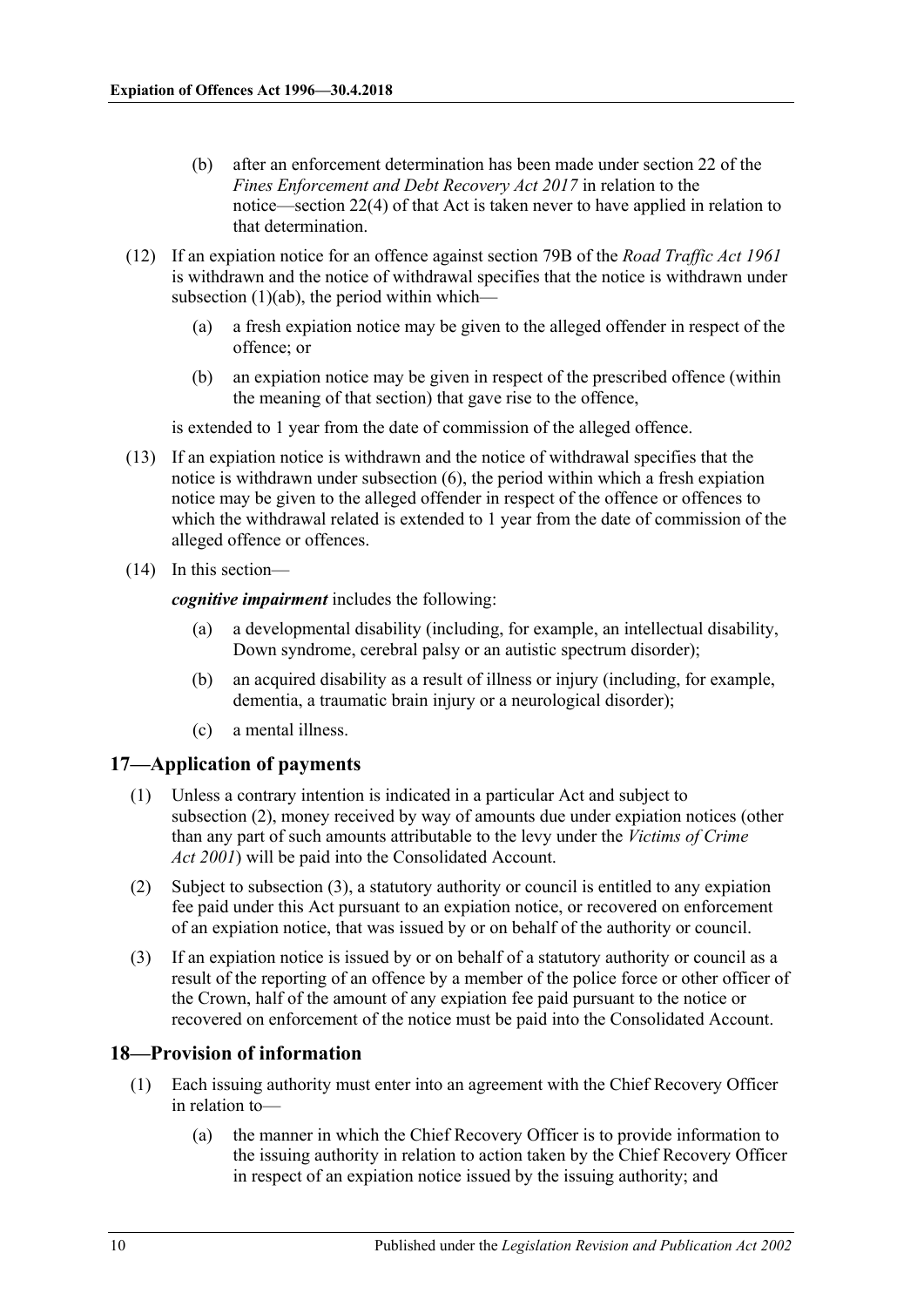- (b) the manner in which the issuing authority is to provide information to the Chief Recovery Officer in relation to the issuing of an expiation notice by the issuing authority or any other action taken by the issuing authority in respect of an expiation notice so issued.
- (2) An agreement will be taken to contain any provisions prescribed by the regulations.

#### <span id="page-10-4"></span><span id="page-10-0"></span>**18A—Minister may declare amnesty from payment of costs, fees and charges**

- (1) The Minister may from time to time declare an amnesty from the payment of the whole or any part of 1 or more of the following:
	- (a) costs, fees (other than an expiation fee) and charges under this Act;
	- (b) costs and fees (other than an expiation fee) under this Act as in force immediately before the commencement of Part 5 of the *[Statutes Amendment](http://www.legislation.sa.gov.au/index.aspx?action=legref&type=act&legtitle=Statutes%20Amendment%20(Fines%20Enforcement%20and%20Recovery)%20Act%202013)  [\(Fines Enforcement and Recovery\) Act](http://www.legislation.sa.gov.au/index.aspx?action=legref&type=act&legtitle=Statutes%20Amendment%20(Fines%20Enforcement%20and%20Recovery)%20Act%202013) 2013*.
- (2) An amnesty—
	- (a) must be declared by notice in the Gazette; and
	- (b) applies—
		- (i) in relation to an alleged offender, or a class of alleged offenders; and
		- (ii) to the extent,

specified in the notice; and

- (c) is subject to the terms and conditions (if any) set out in the notice.
- (3) The Minister may vary or revoke the declaration of an amnesty under [subsection](#page-10-4) (1) by notice in the Gazette.

#### <span id="page-10-1"></span>**19—Non-derogation**

This Act does not derogate from the provisions of any other Act that relate to the expiation of offences.

#### <span id="page-10-2"></span>**19A—Service**

Subject to this Act, a notice, determination or other document required or authorised to be given or served under this Act may be given or served personally, by post or by transmitting it by email to an email address provided by the intended recipient (in which case the notice, determination or document will be taken to have been given or served at the time of transmission).

#### <span id="page-10-5"></span><span id="page-10-3"></span>**20—Regulations**

- (1) The Governor may make such regulations as are contemplated by this Act, or as are necessary or expedient for the purposes of this Act.
- (2) Without limiting the generality of [subsection](#page-10-5) (1), the regulations may—
	- (a) prescribe, or provide for the calculation of, any costs, fees or charges for the purposes of this Act;
	- (b) exempt any person or class of persons from the obligation to pay costs, fees or charges so prescribed;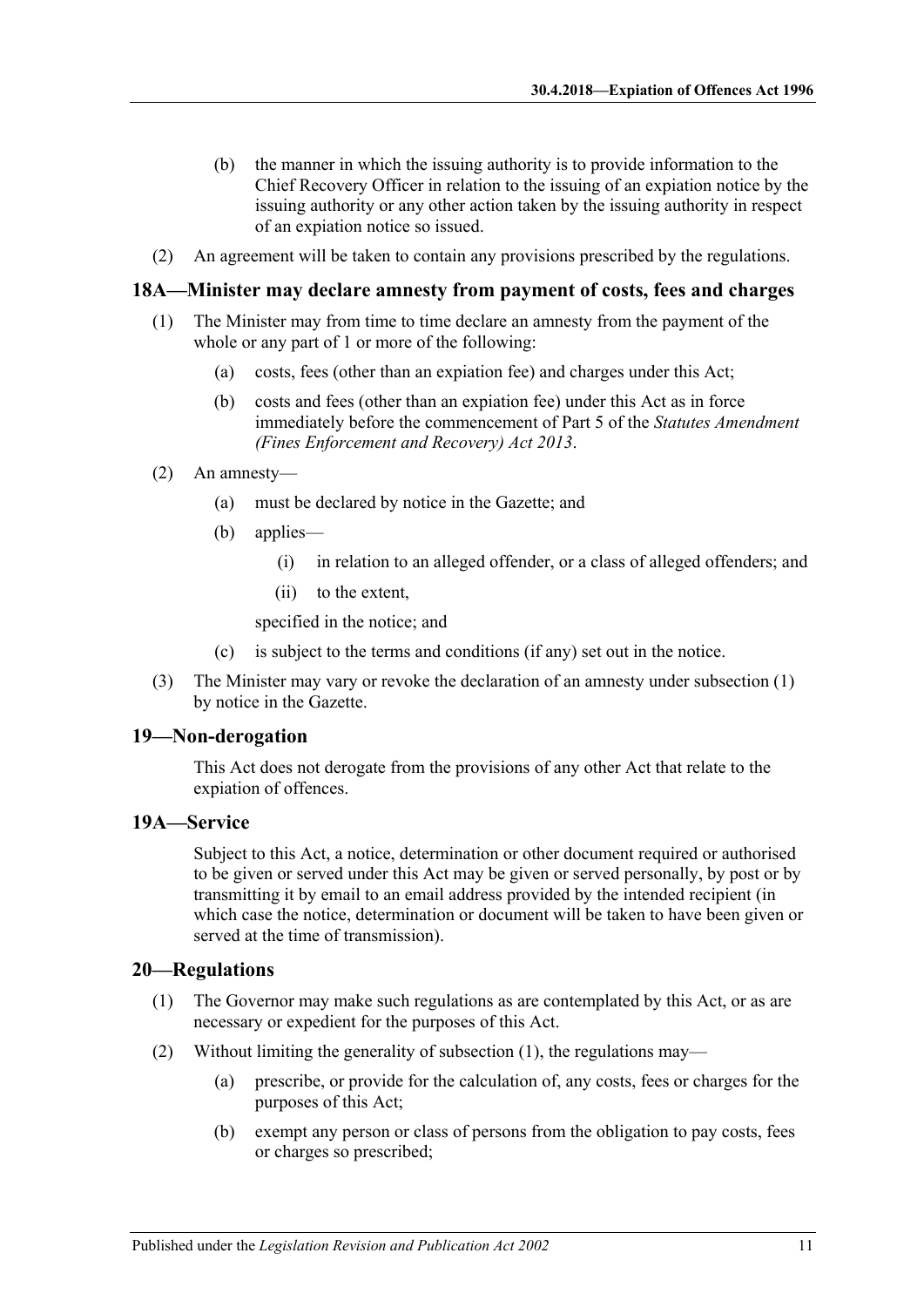- (c) prescribe penalties, not exceeding \$5 000, for breach of, or non-compliance with, a regulation.
- (3) The regulations may—
	- (a) be of general or limited application; and
	- (b) make different provision according to the persons, things or circumstances to which they are expressed to apply; and
	- (c) provide that a specified provision of this Act does not apply, or applies with prescribed variations, to any person, circumstance or situation (or person, circumstance or situation of a prescribed class) specified by the regulations, subject to any condition to which the regulations are expressed to be subject; and
	- (d) provide that any matter or thing is to be determined, dispensed with, regulated or prohibited according to the discretion of the Minister, the Chief Recovery Officer or another prescribed person.
- (4) The regulations may make provisions of a savings or transitional nature consequent on the commencement of any provisions of this Act (including provisions of a transitional nature modifying any provisions of this Act).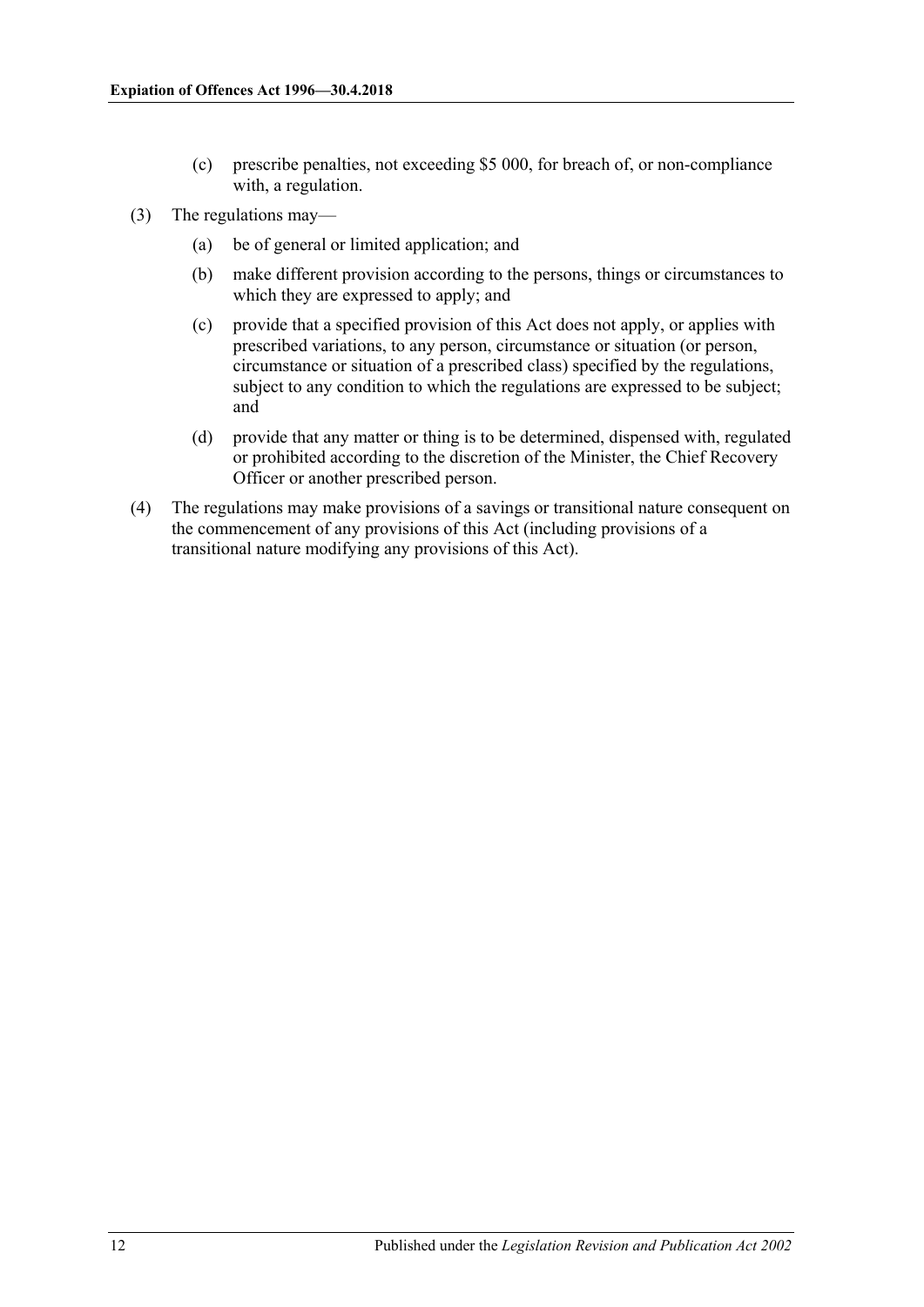# <span id="page-12-0"></span>**Legislative history**

## **Notes**

- Amendments of this version that are uncommenced are not incorporated into the text.
- Please note—References in the legislation to other legislation or instruments or to titles of bodies or offices are not automatically updated as part of the program for the revision and publication of legislation and therefore may be obsolete.
- Earlier versions of this Act (historical versions) are listed at the end of the legislative history.
- For further information relating to the Act and subordinate legislation made under the Act see the Index of South Australian Statutes or www.legislation.sa.gov.au.

## **Principal Act and amendments**

New entries appear in bold.

| Year | No | Title                                                                              | Assent     | Commencement                                                                                                       |
|------|----|------------------------------------------------------------------------------------|------------|--------------------------------------------------------------------------------------------------------------------|
| 1996 | 27 | Expiation of Offences Act 1996                                                     | 2.5.1996   | 3.2.1997 (Gazette 19.12.1996 p1922)                                                                                |
| 1998 | 60 | <b>Statutes Amendment (Fine</b><br>Enforcement) Act 1998                           | 3.9.1998   | Pt 6 (ss 31-38)-6.3.2000 (Gazette<br>18.11.1999 p2358)                                                             |
| 1999 | 52 | Motor Vehicles (Miscellaneous)<br>Amendment Act 1999                               | 12.8.1999  | s 95-17.6.2001 (Gazette 7.6.2001<br>p2144)                                                                         |
| 2000 | 57 | <b>Statutes Amendment and Repeal</b><br>(Attorney-General's Portfolio)<br>Act 2000 | 20.7.2000  | Pt 12 (ss 26 and 27)-1.10.2000<br>(Gazette 28.9.2000 p2221)                                                        |
| 2001 | 11 | <b>Expiation of Offences (Trifling</b><br>Offences) Amendment Act 2001             | 12.4.2001  | 29.10.2001 (Gazette 25.10.2001 p4686)                                                                              |
| 2001 | 58 | Victims of Crime Act 2001                                                          | 15.11.2001 | Sch 2 (cl 5)-1.1.2003 (Gazette<br>19.12.2002 p4736)                                                                |
| 2002 | 33 | <b>Statutes Amendment</b><br>(Attorney-General's Portfolio)<br>Act 2002            | 28.11.2002 | Pt 7 (s 11)-3.3.2003 (Gazette<br>27.2.2003 p807)                                                                   |
| 2003 | 53 | Statutes Amendment (Expiation of<br>Offences) Act 2003                             | 4.12.2003  | Pt 2-18.12.2003 (Gazette 18.12.2003<br>p4527) except ss 5 & 6-4.12.2005<br>$(s 7(5)$ Acts Interpretation Act 1915) |
| 2013 | 31 | <b>Statutes Amendment (Fines</b><br><b>Enforcement and Recovery)</b><br>Act 2013   | 1.8.2013   | Pt 6 (ss $18 - 32$ ) $-3.2.2014$ ( <i>Gazette</i><br>30.1.2014 p422)                                               |
| 2017 | 71 | <b>Fines Enforcement and Debt</b><br>Recovery Act 2017                             | 12.12.2017 | Sch 1 (cl 36)-12.12.2017; Sch 1 (cll<br>11 to 24) & (cl 35)-30.4.2018 (Gazette<br>6.2.2018 p609                    |
| 2021 | 17 | Statutes Amendment (Transport<br>Portfolio) Act 2021                               | 20.5.2021  | Pt 3 (ss 5 to 7)—uncommenced                                                                                       |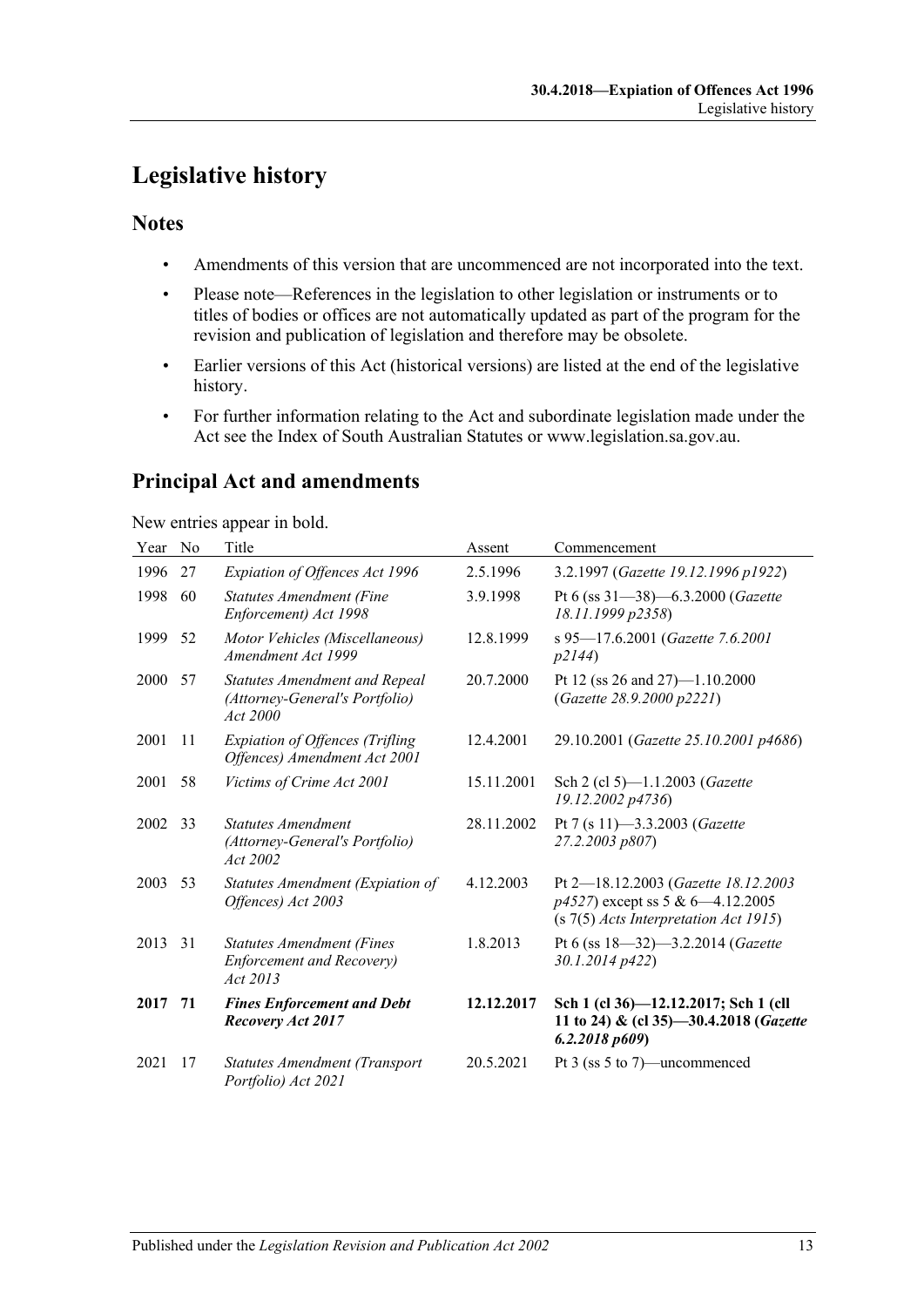## **Provisions amended**

New entries appear in bold.

| Provision                               | How varied                                                      | Commencement |  |
|-----------------------------------------|-----------------------------------------------------------------|--------------|--|
| s <sub>2</sub>                          | omitted under Legislation Revision and<br>Publication Act 2002  | 18.12.2003   |  |
| s <sub>3</sub>                          |                                                                 |              |  |
| $s \; 3(1)$                             | s 3 redesignated as s $3(1)$ by $11/2001$ s 3                   | 29.10.2001   |  |
| $s \; 3(2)$                             | inserted by 11/2001 s 3                                         | 29.10.2001   |  |
| s <sub>4</sub>                          |                                                                 |              |  |
| s(4(1))                                 | s 4 redesignated as $s$ 4(1) by 11/2001 s 4                     | 29.10.2001   |  |
| <b>Chief Recovery</b><br><b>Officer</b> | inserted by 71/2017 Sch 1 cl 11(1)                              | 30.4.2018    |  |
| community<br>corrections officer        | inserted by $31/2013$ s $18(1)$                                 | 3.2.2014     |  |
| expiation period                        | amended by 31/2013 s 18(2)                                      | 3.2.2014     |  |
|                                         | amended by 71/2017 Sch 1 cl 11(2)                               | 30.4.2018    |  |
| and Recovery<br>Officer                 | Fines Enforcement inserted by 31/2013 s 18(3)                   | 3.2.2014     |  |
|                                         | deleted by 71/2017 Sch 1 cl 11(3)                               | 30.4.2018    |  |
| the Manager,<br>Penalty<br>Management   | inserted by 60/1998 s 31                                        | 6.3.2000     |  |
|                                         | deleted by $31/2013$ s $18(4)$                                  | 3.2.2014     |  |
| protected person                        | inserted by $31/2013$ s $18(4)$                                 | 3.2.2014     |  |
|                                         | deleted by 71/2017 Sch 1 cl 11(4)                               | 30.4.2018    |  |
| Registrar                               | deleted by 31/2013 s 18(4)                                      | 3.2.2014     |  |
| s(4(2))                                 | inserted by 11/2001 s 4                                         | 29.10.2001   |  |
| s(4(3))                                 | inserted by $31/2013$ s $18(5)$                                 | 3.2.2014     |  |
|                                         | amended by 71/2017 Sch 1 cl 11(5), (6)                          | 30.4.2018    |  |
| s(4)                                    | inserted by 71/2017 Sch 1 cl 11(7)                              | 30.4.2018    |  |
| s <sub>6</sub>                          |                                                                 |              |  |
| s(6(1))                                 | amended by 60/1998 s 32                                         | 6.3.2000     |  |
|                                         | amended by 11/2001 s 5                                          | 29.10.2001   |  |
|                                         | amended by 31/2013 s 19                                         | 3.2.2014     |  |
| s(6(5))                                 | amended by 52/1999 s 95                                         | 17.6.2001    |  |
|                                         | amended by 53/2003 s 4(1), (2)                                  | 18.12.2003   |  |
| $s\ 6(6)$                               | s $6(5)$ dot point designated as s $6(6)$ by 53/2003<br>s(4(3)) | 18.12.2003   |  |
| s 7                                     | amended by 60/1998 s 33                                         | 6.3.2000     |  |
|                                         | amended by 31/2013 s 20                                         | 3.2.2014     |  |
| $\sqrt{s}$ 8                            |                                                                 |              |  |
| s(2)                                    | substituted by 31/2013 s 21                                     | 3.2.2014     |  |
|                                         | amended by 71/2017 Sch 1 cl 12(1), (2)                          | 30.4.2018    |  |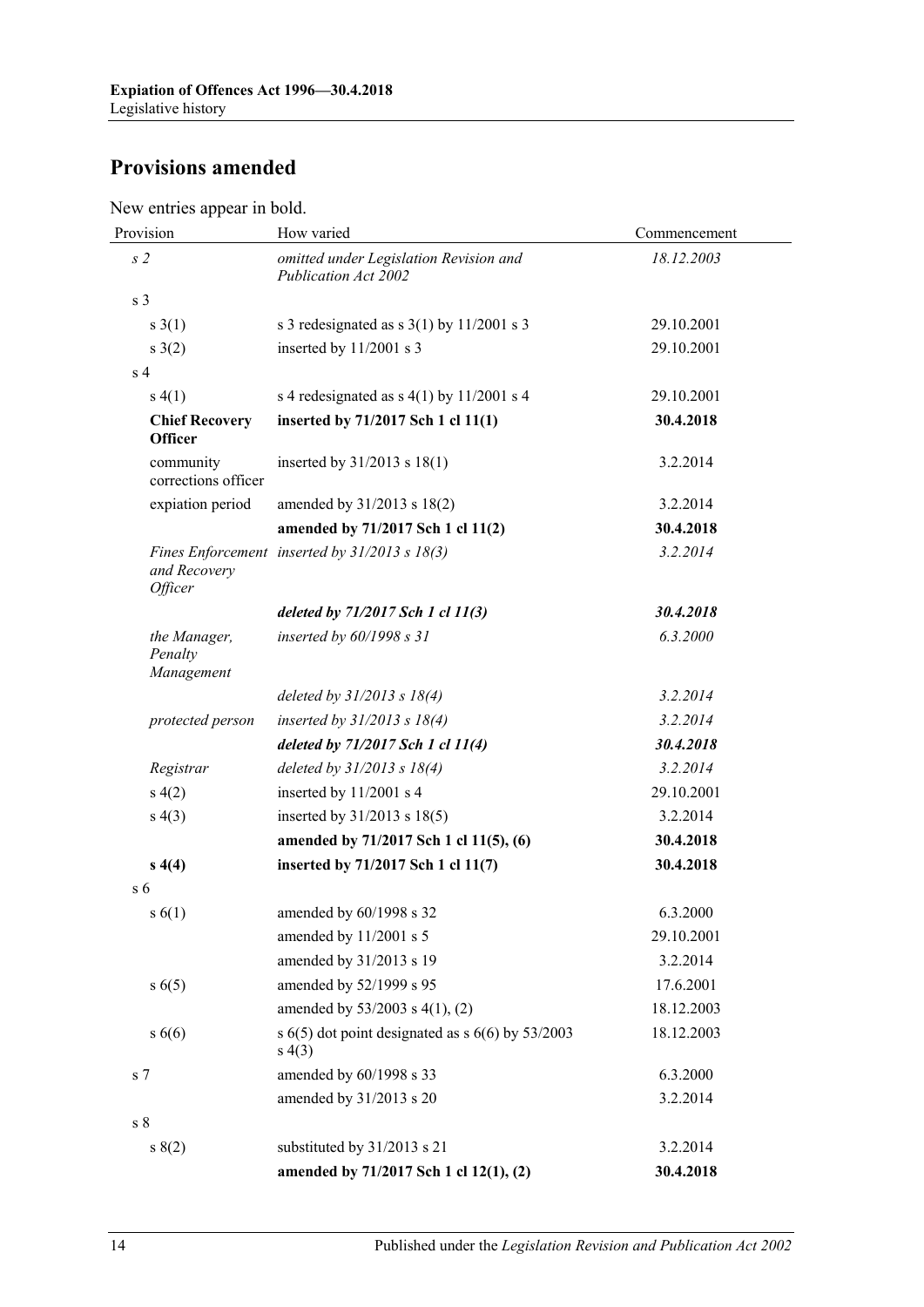| s(2a)                                     | inserted by 71/2017 Sch 1 cl 12(3)     | 30.4.2018  |
|-------------------------------------------|----------------------------------------|------------|
| s 8A                                      | inserted by 11/2001 s 6                | 29.10.2001 |
| s 8A(4)                                   | amended by 31/2013 s 22(1)             | 3.2.2014   |
|                                           | amended by 71/2017 Sch 1 cl 13(1)      | 30.4.2018  |
| s 8A(6)                                   | substituted by 31/2013 s 22(2)         | 3.2.2014   |
|                                           | amended by 71/2017 Sch 1 cl 13(2), (3) | 30.4.2018  |
| s 8A(6a)                                  | inserted by 71/2017 Sch 1 cl 13(4)     | 30.4.2018  |
| s 9 before<br>substitution by<br>31/2013  |                                        |            |
| $s \, 9(4)$                               | amended by $60/1998 s 34(a)$           | 6.3.2000   |
| $s \, 9(6)$                               | substituted by $60/1998$ s $34(b)$     | 6.3.2000   |
| $s \, 9(7)$ and (8)                       | deleted by $60/1998 s 34(b)$           | 6.3.2000   |
| $s \, 9(9)$                               | amended by $60/1998 s 34(c)$           | 6.3.2000   |
| $s \frac{9}{16}$                          | deleted by $60/1998 s 34(d)$           | 6.3.2000   |
| $s \frac{9}{18}$                          | deleted by $60/1998 s 34(e)$           | 6.3.2000   |
| s 9                                       | substituted by 31/2013 s 23            | 3.2.2014   |
|                                           | deleted by 71/2017 Sch 1 cl 14         | 30.4.2018  |
| s10                                       | deleted by $31/2013$ s 23              | 3.2.2014   |
| s 11                                      |                                        |            |
| s 11(1)                                   | amended by $53/2003$ s $5(1)$          | 4.12.2005  |
|                                           | amended by 31/2013 s 24(1)             | 3.2.2014   |
|                                           | amended by 71/2017 Sch 1 cl 15(1)-(4)  | 30.4.2018  |
| s 11(1a)                                  | inserted by $53/2003$ s $5(2)$         | 4.12.2005  |
|                                           | amended by 31/2013 s 24(2)             | 3.2.2014   |
| $s$ $11(2)$                               | deleted by 31/2013 s 24(3)             | 3.2.2014   |
| s 11(3)                                   | amended by 71/2017 Sch 1 cl 15(5)      | 30.4.2018  |
| $s \Pi(4)$                                | deleted by $31/2013$ s $24(4)$         | 3.2.2014   |
| s 11A                                     | inserted by $53/2003$ s 6              | 4.12.2005  |
| s 11A(1)                                  | amended by 71/2017 Sch 1 cl 16(1)-(3)  | 30.4.2018  |
| s 11A(2)                                  | amended by 31/2013 s 25(1)             | 3.2.2014   |
| $s$ $IIA(3)$                              | deleted by $31/2013$ s $25(2)$         | 3.2.2014   |
| s 11A(4)                                  | amended by 71/2017 Sch 1 cl 16(4)      | 30.4.2018  |
| $s$ $IIA(5)$                              | deleted by $31/2013$ s $25(3)$         | 3.2.2014   |
| s 12                                      | amended by 58/2001 Sch 2 cl 5          | 1.1.2003   |
|                                           | substituted by 31/2013 s 26            | 3.2.2014   |
|                                           | amended by 71/2017 Sch 1 cl 17         | 30.4.2018  |
| s 13 before<br>substitution by<br>31/2013 |                                        |            |
| $s$ 13(1)                                 | amended by $60/1998 s 35(a)$           | 6.3.2000   |
| s 13(2)                                   | amended by $60/1998 s 35(b)$           | 6.3.2000   |
| $s\,13(6)$                                | amended by $60/1998 s 35(c)$           | 6.3.2000   |
|                                           | amended by $53/2003$ s 7               | 18.12.2003 |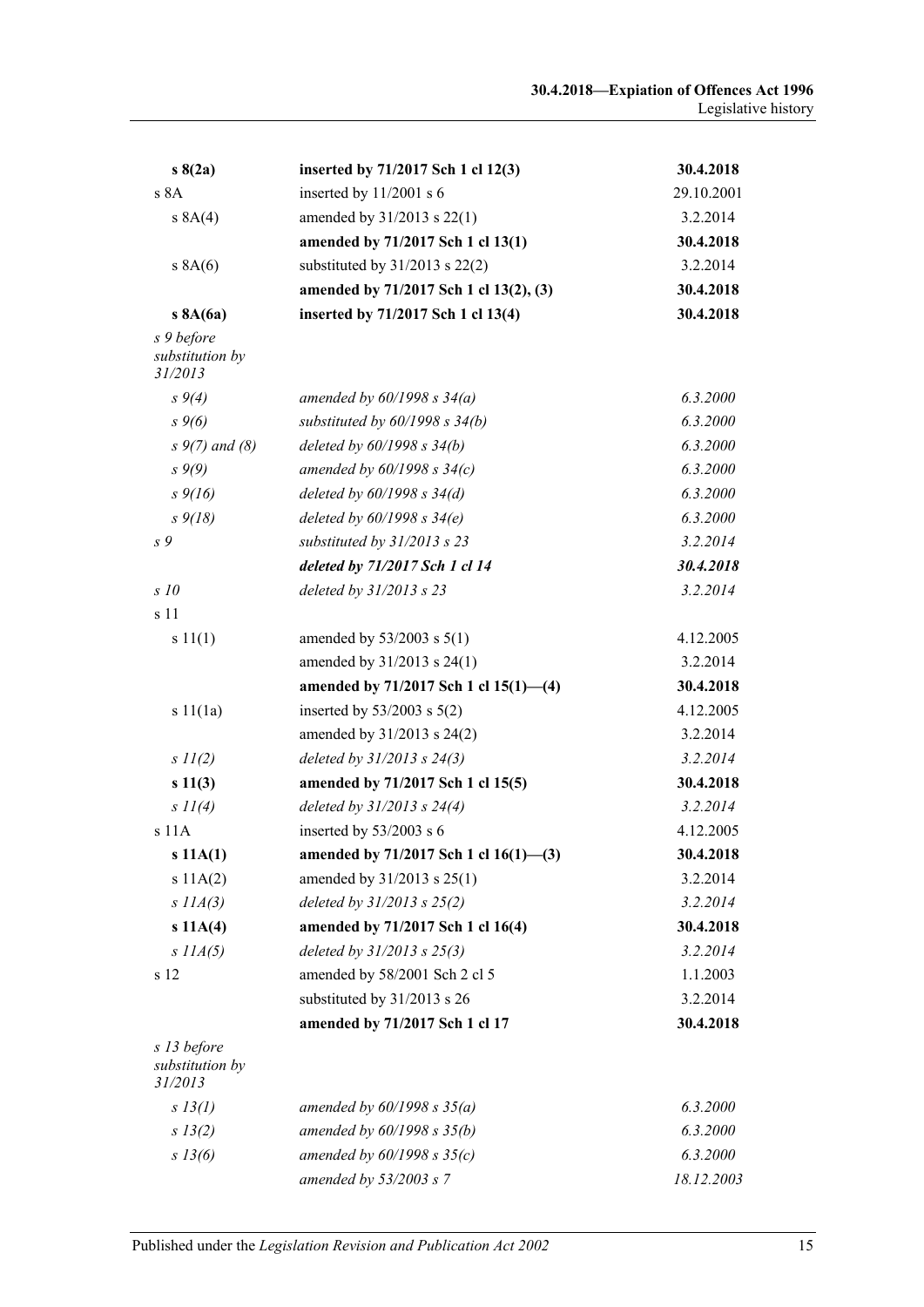| S <sub>13</sub>                           | substituted by $31/2013$ s 26         | 3.2.2014   |
|-------------------------------------------|---------------------------------------|------------|
|                                           | deleted by 71/2017 Sch 1 cl 18        | 30.4.2018  |
| s 14 before<br>substitution by<br>31/2013 |                                       |            |
| s 14(l)                                   | amended by $33/2002 s 11(a)$          | 3.3.2003   |
| $s\;14(3)$                                | amended by 60/1998 s 36               | 6.3.2000   |
|                                           | amended by $57/2000 s 26(a)$          | 1.10.2000  |
| $s\,14(5)$                                | substituted by $57/2000$ s $26(b)$    | 1.10.2000  |
| $s\;14(5a)$                               | inserted by $57/2000$ s $26(b)$       | 1.10.2000  |
|                                           | amended by $53/2003$ s 8              | 18.12.2003 |
| $s\,14(6)$                                | amended by $33/2002 s 11(b)$          | 3.3.2003   |
| $s 14(7)$ and (8)                         | inserted by $33/2002 s 11(c)$         | 3.3.2003   |
| s14                                       | substituted by 31/2013 s 26           | 3.2.2014   |
|                                           | deleted by 71/2017 Sch 1 cl 18        | 30.4.2018  |
| $ss$ 14A and 14B                          | inserted by $31/2013$ s 26            | 3.2.2014   |
|                                           | deleted by 71/2017 Sch 1 cl 18        | 30.4.2018  |
| s 15                                      |                                       |            |
| s 15(4)                                   | amended by $31/2013$ s $27(1)$        | 3.2.2014   |
|                                           | amended by 71/2017 Sch 1 cl 19        | 30.4.2018  |
| s 15(5)                                   | amended by 31/2013 s 27(2)            | 3.2.2014   |
| s 16                                      |                                       |            |
| s 16(1)                                   | amended by $53/2003$ s $9(1)$ , (2)   | 18.12.2003 |
|                                           | amended by 71/2017 Sch 1 cl 20(1)     | 30.4.2018  |
| s 16(2)                                   | amended by $57/2000$ s $27(a)$        | 1.10.2000  |
| s 16(3)                                   | substituted by 60/1998 s 37           | 6.3.2000   |
|                                           | amended by 31/2013 s 28(1), (2)       | 3.2.2014   |
| $s \; 16(4)$                              | deleted by $57/2000 s 27(b)$          | 1.10.2000  |
| s16(5)                                    | amended by $57/2000$ s $27(c)$        | 1.10.2000  |
|                                           | amended by 31/2013 s 28(3)            | 3.2.2014   |
| s16(6)                                    | inserted by $57/2000$ s $27(d)$       | 1.10.2000  |
|                                           | amended by 71/2017 Sch 1 cl 20(2)     | 30.4.2018  |
| s 16(7)                                   | inserted by $57/2000$ s $27(d)$       | 1.10.2000  |
| $s\,16(8)$                                | inserted by $57/2000$ s $27(d)$       | 1.10.2000  |
|                                           | deleted by $53/2003$ s $9(3)$         | 18.12.2003 |
| s16(9)                                    | inserted by $57/2000$ s $27(d)$       | 1.10.2000  |
| s16(10)                                   | inserted by $53/2003$ s $9(4)$        | 18.12.2003 |
| s16(11)                                   | inserted by $53/2003$ s $9(4)$        | 18.12.2003 |
|                                           | amended by 31/2013 s 28(4)            | 3.2.2014   |
|                                           | amended by 71/2017 Sch 1 cl 20(3)-(5) | 30.4.2018  |
| s 16(11a)                                 | inserted by 31/2013 s 28(5)           | 3.2.2014   |
|                                           | amended by 71/2017 Sch 1 cl 20(6)-(9) | 30.4.2018  |
| s $16(12)$ and $(13)$                     | inserted by $53/2003$ s $9(4)$        | 18.12.2003 |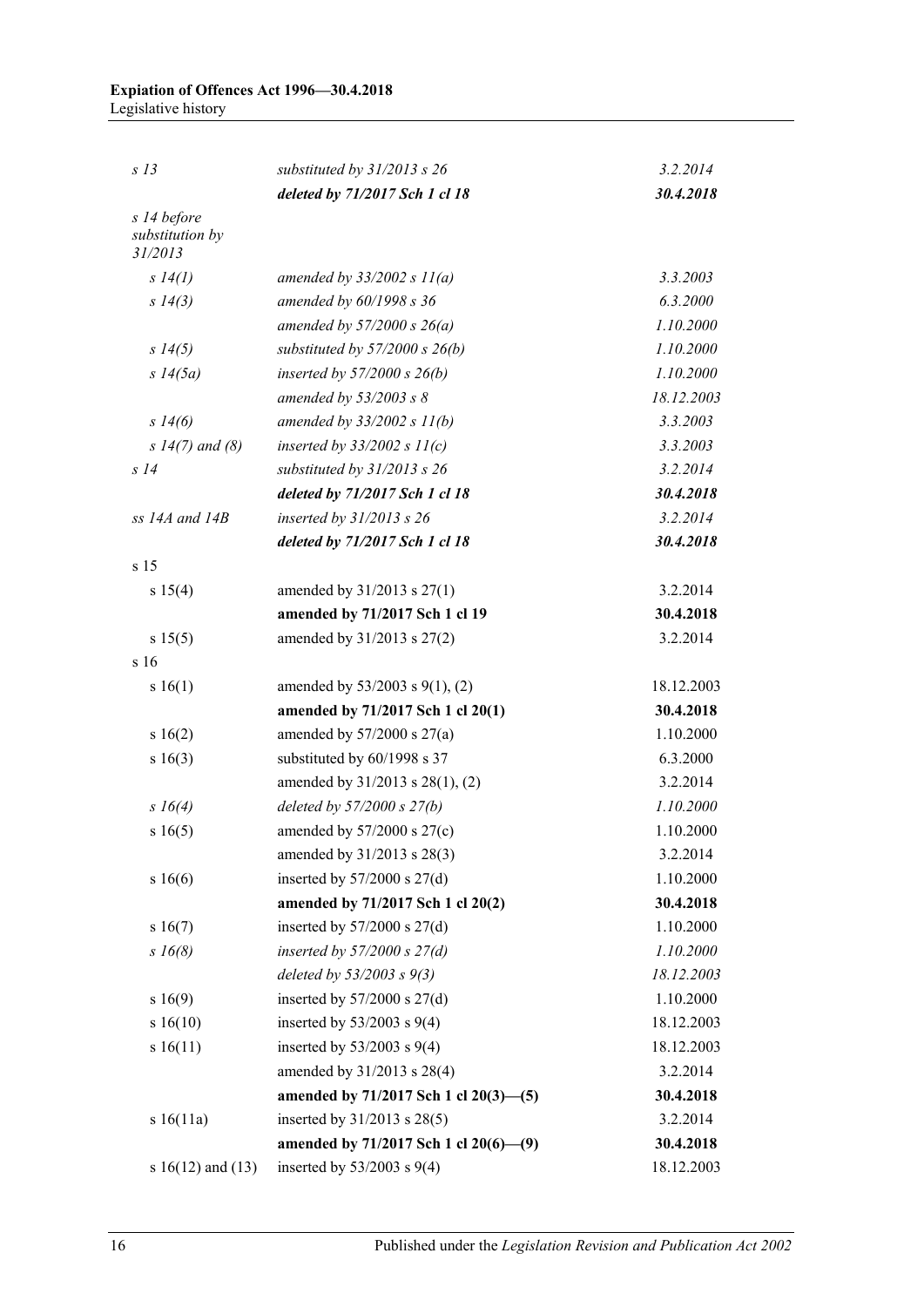| s16(14)         | inserted by 71/2017 Sch 1 cl 20(10)              | 30.4.2018  |
|-----------------|--------------------------------------------------|------------|
| s 17            |                                                  |            |
| s 17(1)         | amended by 31/2013 s 29                          | 3.2.2014   |
| s <sub>18</sub> | substituted by 31/2013 s 30                      | 3.2.2014   |
| s 18(1)         | amended by 71/2017 Sch 1 cl 21(1), (2)           | 30.4.2018  |
| s 18A           | inserted by $60/1998$ s 38                       | 6.3.2000   |
|                 | substituted by 31/2013 s 30                      | 3.2.2014   |
| $S$ 18 $B$      | inserted by $11/2001$ s 7                        | 29.10.2001 |
|                 | substituted by $31/2013$ s 30                    | 3.2.2014   |
|                 | deleted by 71/2017 Sch 1 cl 22                   | 30.4.2018  |
| $ss$ 18C $-18E$ | inserted by $31/2013$ s 30                       | 3.2.2014   |
|                 | deleted by 71/2017 Sch 1 cl 22                   | 30.4.2018  |
| $s$ 19 $A$      | inserted by 71/2017 Sch 1 cl 23                  | 30.4.2018  |
| s <sub>20</sub> |                                                  |            |
| $s \, 20(1)$    | s 20 redesignated as s $20(1)$ by $31/2013$ s 31 | 3.2.2014   |
| $s \ 20(2)$     | inserted by $31/2013$ s 31                       | 3.2.2014   |
| $s\,20(3)$      | inserted by $31/2013$ s 31                       | 3.2.2014   |
|                 | amended by 71/2017 Sch 1 cl 24                   | 30.4.2018  |
| $s \ 20(4)$     | inserted by $31/2013$ s 31                       | 3.2.2014   |

## **Transitional etc provisions associated with Act or amendments**

## *Statutes Amendment (Fine Enforcement) Act 1998, Sch*

## **10—Community service under repealed s 9(4)(b)**

If an order for community service made under section 9(4)(b) of the principal Act in respect of a person was in force immediately before the commencement of this Act, the order continues in force and, for that purpose, the principal Act (as in force immediately before the commencement of this Act) continues to apply.

#### *Statutes Amendment (Fines Enforcement and Recovery) Act 2013*

#### **32—Transitional provisions**

- (1) Subject to this section and to any regulations made under section 20(4) of the principal Act (as inserted by this Act), the principal Act as in force immediately after the commencement day applies in relation to an expiation notice whether given before or after the commencement day.
- <span id="page-16-0"></span>(2) If an order for relief has been made in relation to an expiation notice given before the commencement day, the principal Act as in force before the commencement day continues to apply in relation to the expiation notice unless the order for relief is cancelled (in which case the principal Act as in force immediately after the commencement day applies in relation to the expiation notice as if an arrangement under section 9 of the principal Act relating to the expiation notice had terminated).
- (3) For the avoidance of doubt, if an order for relief referred to in subsection (2) is cancelled, section 10 of the principal Act (as in force immediately before the commencement day) does not apply in relation to the cancellation.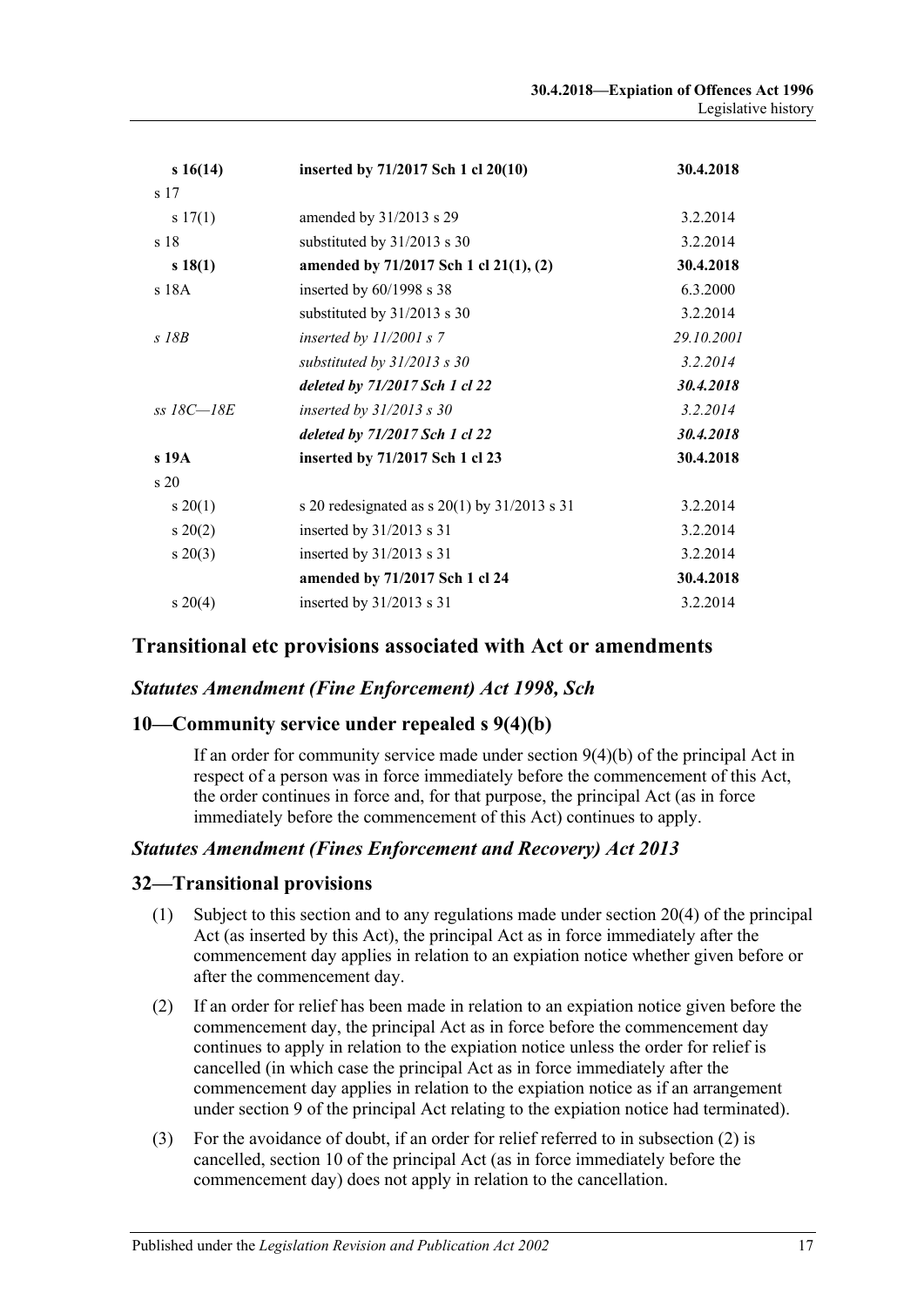- (4) The Registrar (within the meaning of the principal Act as in force immediately before the commencement day) may—
	- (a) with the agreement of the alleged offender, vary an order for relief referred to in [subsection](#page-16-0) (2); and
	- (b) delegate any functions and powers relating to an order for relief referred to in [subsection](#page-16-0) (2) to the Fines Enforcement and Recovery Officer.
- <span id="page-17-0"></span>(5) A power or function delegated under [subsection](#page-17-0) (4)(b) may, if the instrument of delegation so provides, be further delegated.
- (6) A delegation under [subsection](#page-17-0)  $(4)(b)$ 
	- (a) may be absolute or conditional; and
	- (b) does not derogate from the power of the delegator to act personally in a matter; and
	- (c) is revocable at will; and
	- (d) operates despite any direction under section 18A of the principal Act (as in force before the commencement day).
- (7) In this section—

*principal Act* means the *[Expiation of Offences Act](http://www.legislation.sa.gov.au/index.aspx?action=legref&type=act&legtitle=Expiation%20of%20Offences%20Act%201996) 1996*;

*commencement day* means the day on which this Part comes into operation.

## *Fines Enforcement and Debt Recovery Act 2017, Sch 1 Pt 8—Transitional provisions etc*

#### <span id="page-17-1"></span>**35—Transitional provisions**

- (1) Subject to this clause and to any regulations made under section 76(4)—
	- (a) Part 7 applies in relation to enforcement of a pecuniary sum or expiation notice regardless of whether the liability to pay the pecuniary sum or expiation amount arose before or after the commencement day; and
	- (b) section 9 applies to an expiation amount regardless of whether the liability to pay the expiation amount arose before or after the commencement day; and
	- (c) this Act applies in relation to an expiation notice whether given before or after the commencement day.
- (2) A request for the making of an aggregation determination made under section 61 of the *[Criminal Law \(Sentencing\) Act](http://www.legislation.sa.gov.au/index.aspx?action=legref&type=act&legtitle=Criminal%20Law%20(Sentencing)%20Act%201988) 1988* before the commencement day will, if it has not been determined before that day, be taken to have been made under section 9 of this Act.
- (3) If, immediately before the commencement day, a debtor is subject to, or taken to be subject to, an arrangement with the Fines Enforcement and Recovery Officer under section 70 of the *[Criminal Law \(Sentencing\) Act](http://www.legislation.sa.gov.au/index.aspx?action=legref&type=act&legtitle=Criminal%20Law%20(Sentencing)%20Act%201988) 1988*, the arrangement continues as if it were an arrangement with the Chief Recovery Officer under section 15 of this Act (but such an arrangement is, despite the provisions of section 15, to have effect according to its terms).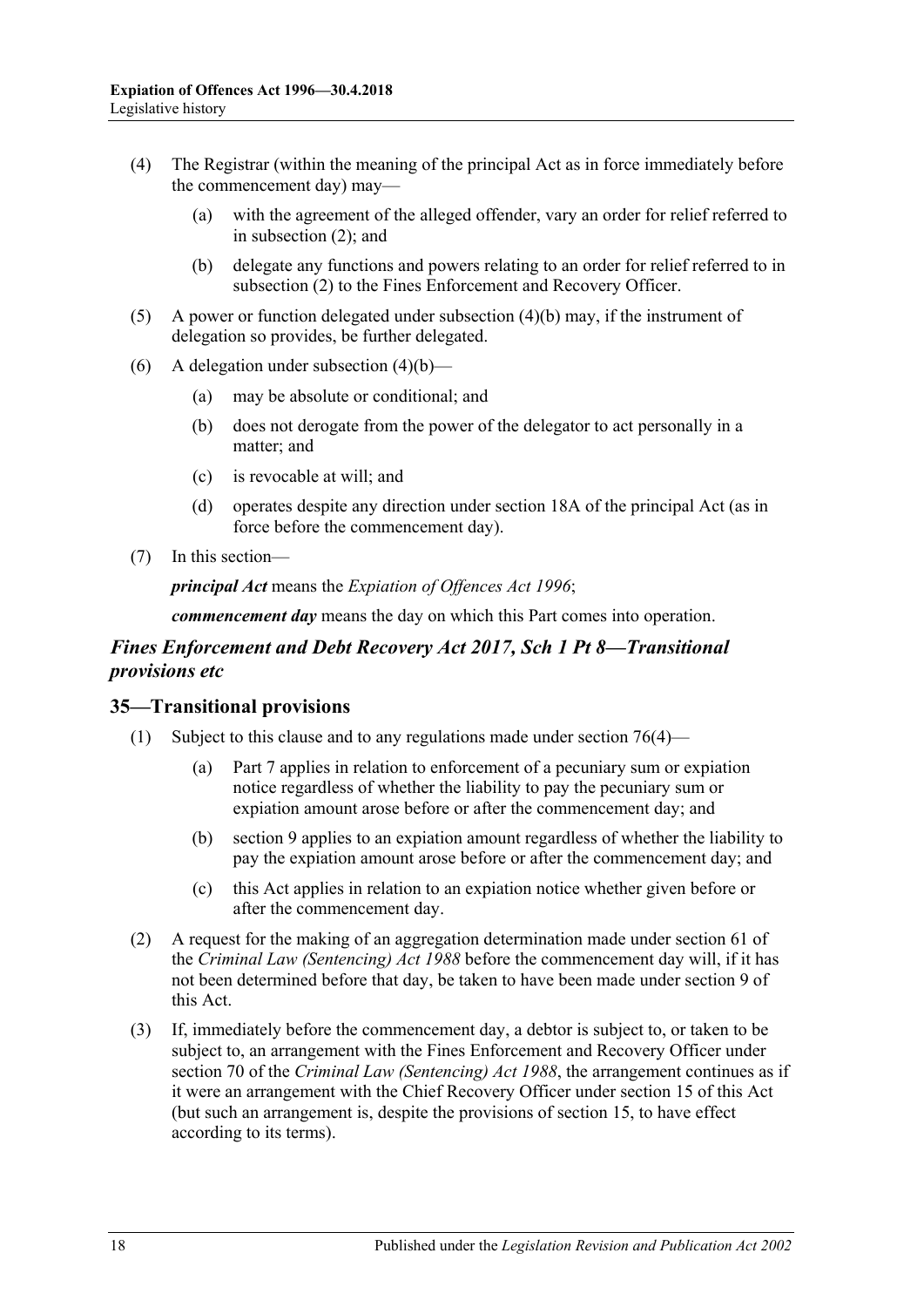- (4) Proceedings in respect of an application commenced by the Fines Enforcement and Recovery Officer under section 70U of the *[Criminal Law \(Sentencing\) Act](http://www.legislation.sa.gov.au/index.aspx?action=legref&type=act&legtitle=Criminal%20Law%20(Sentencing)%20Act%201988) 1988* that are not finally determined before the commencement day will continue from that day as if the application had been made by the Chief Recovery Officer under section 46 of this Act.
- (5) A community service order made by the Court under section 70U of the *[Criminal Law](http://www.legislation.sa.gov.au/index.aspx?action=legref&type=act&legtitle=Criminal%20Law%20(Sentencing)%20Act%201988)  [\(Sentencing\) Act](http://www.legislation.sa.gov.au/index.aspx?action=legref&type=act&legtitle=Criminal%20Law%20(Sentencing)%20Act%201988) 1988* that is in force immediately before the commencement day will continue to operate on and from the commencement day as if the order were a community service order made by the Court under section 46 of this Act.
- (6) If, immediately before the commencement day, an alleged offender is subject to an arrangement with the Fines Enforcement and Recovery Officer under section 9 of the *[Expiation of Offences Act](http://www.legislation.sa.gov.au/index.aspx?action=legref&type=act&legtitle=Expiation%20of%20Offences%20Act%201996) 1996*, the arrangement continues as if it were an arrangement with the Chief Recovery Officer under section 20 of this Act (but such an arrangement is, despite the provisions of section 20, to have effect according to its terms).
- (7) If, immediately before the commencement day, an enforcement determination is in force under section 13 of the *[Expiation of Offences Act](http://www.legislation.sa.gov.au/index.aspx?action=legref&type=act&legtitle=Expiation%20of%20Offences%20Act%201996) 1996* in relation to an expiation notice, the determination will continue to operate as if it were an enforcement determination made by the Chief Recovery Officer under section 22 of this Act.
- (8) An application made under section 13(4)(b) of the *[Expiation of Offences Act](http://www.legislation.sa.gov.au/index.aspx?action=legref&type=act&legtitle=Expiation%20of%20Offences%20Act%201996) 1996* as in force immediately before the commencement day that has not been finally determined before that day will, if it was made within 30 days of notice of the enforcement determination to which it relates being given, sent or published, be taken to have been made under section  $22(5)(b)(i)$  of this Act.
- (9) A charge on land imposed under section 70G of the *[Criminal Law \(Sentencing\)](http://www.legislation.sa.gov.au/index.aspx?action=legref&type=act&legtitle=Criminal%20Law%20(Sentencing)%20Act%201988)  Act [1988](http://www.legislation.sa.gov.au/index.aspx?action=legref&type=act&legtitle=Criminal%20Law%20(Sentencing)%20Act%201988)* as in force before the commencement day continues as if it were a charge on land imposed under section 33 of this Act on or after the commencement day.
- (10) If the Fines Enforcement and Recovery Officer has, before the commencement day, issued a notice, made a request or required a person to do something under a provision of the *[Expiation of Offences Act](http://www.legislation.sa.gov.au/index.aspx?action=legref&type=act&legtitle=Expiation%20of%20Offences%20Act%201996) 1996* or Part 9 Division 3 of the *[Criminal Law](http://www.legislation.sa.gov.au/index.aspx?action=legref&type=act&legtitle=Criminal%20Law%20(Sentencing)%20Act%201988)  [\(Sentencing\) Act](http://www.legislation.sa.gov.au/index.aspx?action=legref&type=act&legtitle=Criminal%20Law%20(Sentencing)%20Act%201988) 1988*, and the notice, request or requirement has not been complied with before the commencement day, the notice will be taken to have been issued, or the request or requirement will be taken to have been made, under the corresponding provision of this Act.
- (11) If the Fines Enforcement and Recovery Officer has, before the commencement day, exercised a power under a provision of Part 9 Division 3 Subdivision 4 of the *[Criminal Law \(Sentencing\) Act](http://www.legislation.sa.gov.au/index.aspx?action=legref&type=act&legtitle=Criminal%20Law%20(Sentencing)%20Act%201988) 1988* in connection with enforcement action against a debtor or alleged offender, and the enforcement action has not concluded before that day—
	- (a) the power will be taken to have been exercised under the corresponding provision of Part 7 of this Act; and
	- (b) a written determination of the Fines Enforcement and Recovery Officer made under a provision of the *[Criminal Law \(Sentencing\) Act](http://www.legislation.sa.gov.au/index.aspx?action=legref&type=act&legtitle=Criminal%20Law%20(Sentencing)%20Act%201988) 1988* in connection with the exercise of the power will be taken to be a determination made by the Chief Recovery Officer under the corresponding provision of this Act; and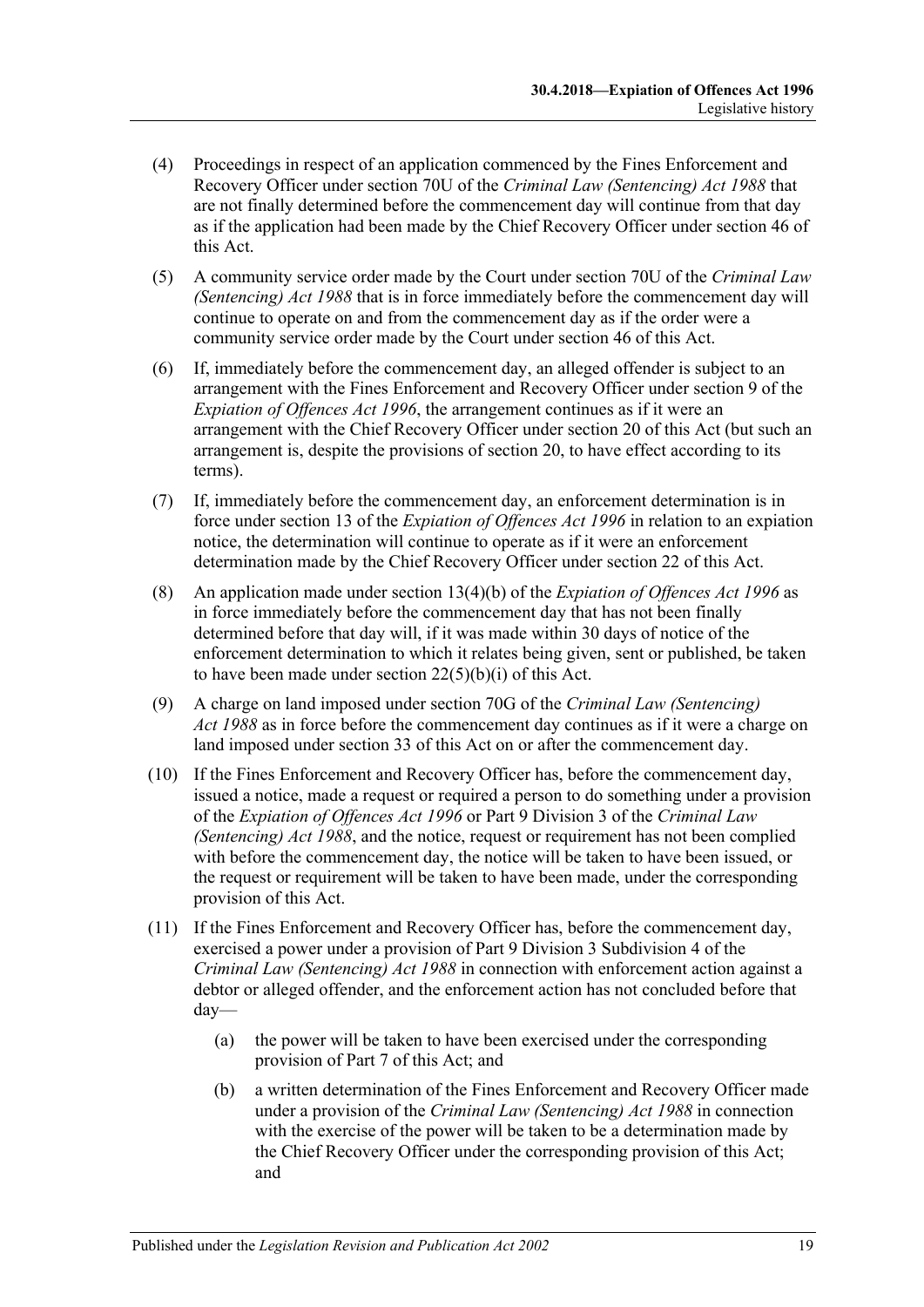- (c) any other action taken by the Fines Enforcement and Recovery Officer under a provision of the *[Criminal Law \(Sentencing\) Act](http://www.legislation.sa.gov.au/index.aspx?action=legref&type=act&legtitle=Criminal%20Law%20(Sentencing)%20Act%201988) 1988* in connection with the exercise of the power will be taken to have been done under the corresponding provision of this Act.
- <span id="page-19-0"></span>(12) Without derogating from any powers or functions that may be exercised in accordance with [subclause](#page-17-1) (1), a relevant order continues in operation after the commencement day.
- (13) Part 9 Division 3 of the *[Criminal Law \(Sentencing\) Act](http://www.legislation.sa.gov.au/index.aspx?action=legref&type=act&legtitle=Criminal%20Law%20(Sentencing)%20Act%201988) 1988* as in force before the commencement of the *[Statutes Amendment \(Fines Enforcement and Recovery\)](http://www.legislation.sa.gov.au/index.aspx?action=legref&type=act&legtitle=Statutes%20Amendment%20(Fines%20Enforcement%20and%20Recovery)%20Act%202013)  Act [2013](http://www.legislation.sa.gov.au/index.aspx?action=legref&type=act&legtitle=Statutes%20Amendment%20(Fines%20Enforcement%20and%20Recovery)%20Act%202013)* (other than Subdivision 7) continues to apply in relation to a relevant order continued in operation under [subclause](#page-19-0) (12) as if references in that Division to the Manager, the Registrar or an authorised officer were references to the Chief Recovery Officer.
- (14) However, the Chief Recovery Officer may, with the consent of the relevant debtor, revoke a relevant order continued in operation under [subclause](#page-19-0) (12).
- (15) Despite section 26, no amount is payable under that section in relation to an amount that is taken to be a pecuniary sum imposed by order of a court by virtue of the making of an enforcement order under section 13 of the *[Expiation of Offences](http://www.legislation.sa.gov.au/index.aspx?action=legref&type=act&legtitle=Expiation%20of%20Offences%20Act%201996)  Act [1996](http://www.legislation.sa.gov.au/index.aspx?action=legref&type=act&legtitle=Expiation%20of%20Offences%20Act%201996)* before the commencement of section 26 of the *[Statutes Amendment \(Fines](http://www.legislation.sa.gov.au/index.aspx?action=legref&type=act&legtitle=Statutes%20Amendment%20(Fines%20Enforcement%20and%20Recovery)%20Act%202013)  [Enforcement and Recovery\) Act 2013](http://www.legislation.sa.gov.au/index.aspx?action=legref&type=act&legtitle=Statutes%20Amendment%20(Fines%20Enforcement%20and%20Recovery)%20Act%202013)*.
- (16) A person who holds office as an authorised officer under section 56A of the *[Criminal](http://www.legislation.sa.gov.au/index.aspx?action=legref&type=act&legtitle=Criminal%20Law%20(Sentencing)%20Act%201988)  [Law \(Sentencing\) Act](http://www.legislation.sa.gov.au/index.aspx?action=legref&type=act&legtitle=Criminal%20Law%20(Sentencing)%20Act%201988) 1988* immediately before the commencement day will be taken to have been appointed as an authorised officer under section 67 (and any conditions to which the appointment is subject under section 56A of the *[Criminal Law](http://www.legislation.sa.gov.au/index.aspx?action=legref&type=act&legtitle=Criminal%20Law%20(Sentencing)%20Act%201988)  [\(Sentencing\) Act](http://www.legislation.sa.gov.au/index.aspx?action=legref&type=act&legtitle=Criminal%20Law%20(Sentencing)%20Act%201988) 1988* will, subject to section 67(3), continue to apply to the appointment).
- (17) In this clause—

*commencement day* means the day on which this clause comes into operation;

*relevant order* means a penalty enforcement order (and any warrant or order issued in relation to the penalty enforcement order) made under Part 9 Division 3 of the *[Criminal Law \(Sentencing\) Act](http://www.legislation.sa.gov.au/index.aspx?action=legref&type=act&legtitle=Criminal%20Law%20(Sentencing)%20Act%201988) 1988* as in force before the commencement of Part 4 of the *[Statutes Amendment \(Fines Enforcement and Recovery\) Act](http://www.legislation.sa.gov.au/index.aspx?action=legref&type=act&legtitle=Statutes%20Amendment%20(Fines%20Enforcement%20and%20Recovery)%20Act%202013) 2013*.

## **36—Validation provision**

Any enforcement determination purportedly made by the Fines Enforcement and Recovery Officer under section 13 of the *[Expiation of Offences Act](http://www.legislation.sa.gov.au/index.aspx?action=legref&type=act&legtitle=Expiation%20of%20Offences%20Act%201996) 1996* before the day on which this clause comes into operation is declared to have been validly made notwithstanding that there was not compliance with the requirements of subsection (1) or (2) of that section.

## **Historical versions**

Reprint No 1—6.3.2000 Reprint No 2—1.10.2000 Reprint No 3—17.6.2001 Reprint No 4—29.10.2001